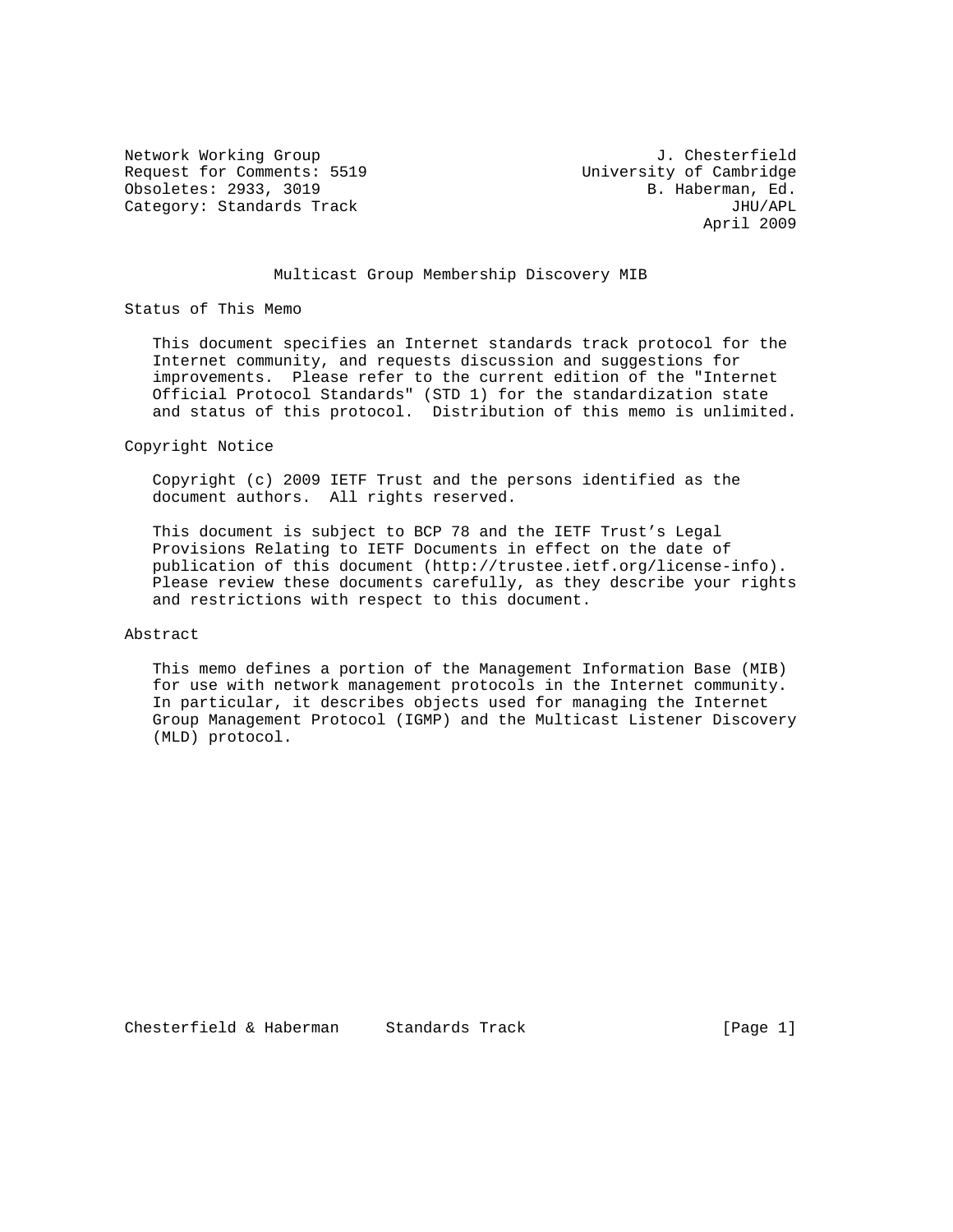Table of Contents

|       | The Internet-Standard Management Framework 2                                                                   |  |  |  |  |  |  |
|-------|----------------------------------------------------------------------------------------------------------------|--|--|--|--|--|--|
|       | Conventions $\ldots$ $\ldots$ $\ldots$ $\ldots$ $\ldots$ $\ldots$ $\ldots$ $\ldots$ $\ldots$ $\ldots$ $\ldots$ |  |  |  |  |  |  |
|       |                                                                                                                |  |  |  |  |  |  |
| $5 -$ |                                                                                                                |  |  |  |  |  |  |
|       | 6. Security Considerations 38                                                                                  |  |  |  |  |  |  |
|       |                                                                                                                |  |  |  |  |  |  |
|       |                                                                                                                |  |  |  |  |  |  |
|       |                                                                                                                |  |  |  |  |  |  |
|       |                                                                                                                |  |  |  |  |  |  |
|       | Normative References 40                                                                                        |  |  |  |  |  |  |
|       | Informative References                                                                                         |  |  |  |  |  |  |

## 1. Introduction

 This memo defines a portion of the Management Information Base (MIB) for use with network management protocols in the Internet community. In particular, it describes objects used for managing the Internet Group Management Protocol (IGMP) version 1 [RFC1112], version 2 [RFC2236], or version 3 [RFC3376] and the Multicast Listener Discovery (MLD) protocol version 1 [RFC2710] or version 2 [RFC3810]. Both protocols provide multicast membership discovery capability. IGMP pertains to IP version 4 clients, and MLD to IP version 6 clients. This version of the MIB obsoletes both RFC 2933 [RFC2933] and RFC 3019 [RFC3019], incorporating a generic interface for both IGMP and MLD implementations and incorporating changes to enable "source filtering" in multicast clients. The MIB encompasses both router and host nodes with relevant management objects defined for each.

2. The Internet-Standard Management Framework

 For a detailed overview of the documents that describe the current Internet-Standard Management Framework, please refer to section 7 of RFC 3410 [RFC3410].

 Managed objects are accessed via a virtual information store, termed the Management Information Base or MIB. MIB objects are generally accessed through the Simple Network Management Protocol (SNMP). Objects in the MIB are defined using the mechanisms defined in the Structure of Management Information (SMI). This memo specifies a MIB module that is compliant to the SMIv2, which is described in STD 58, RFC 2578 [RFC2578], STD 58, RFC 2579 [RFC2579] and STD 58, RFC 2580 [RFC2580].

Chesterfield & Haberman Standards Track [Page 2]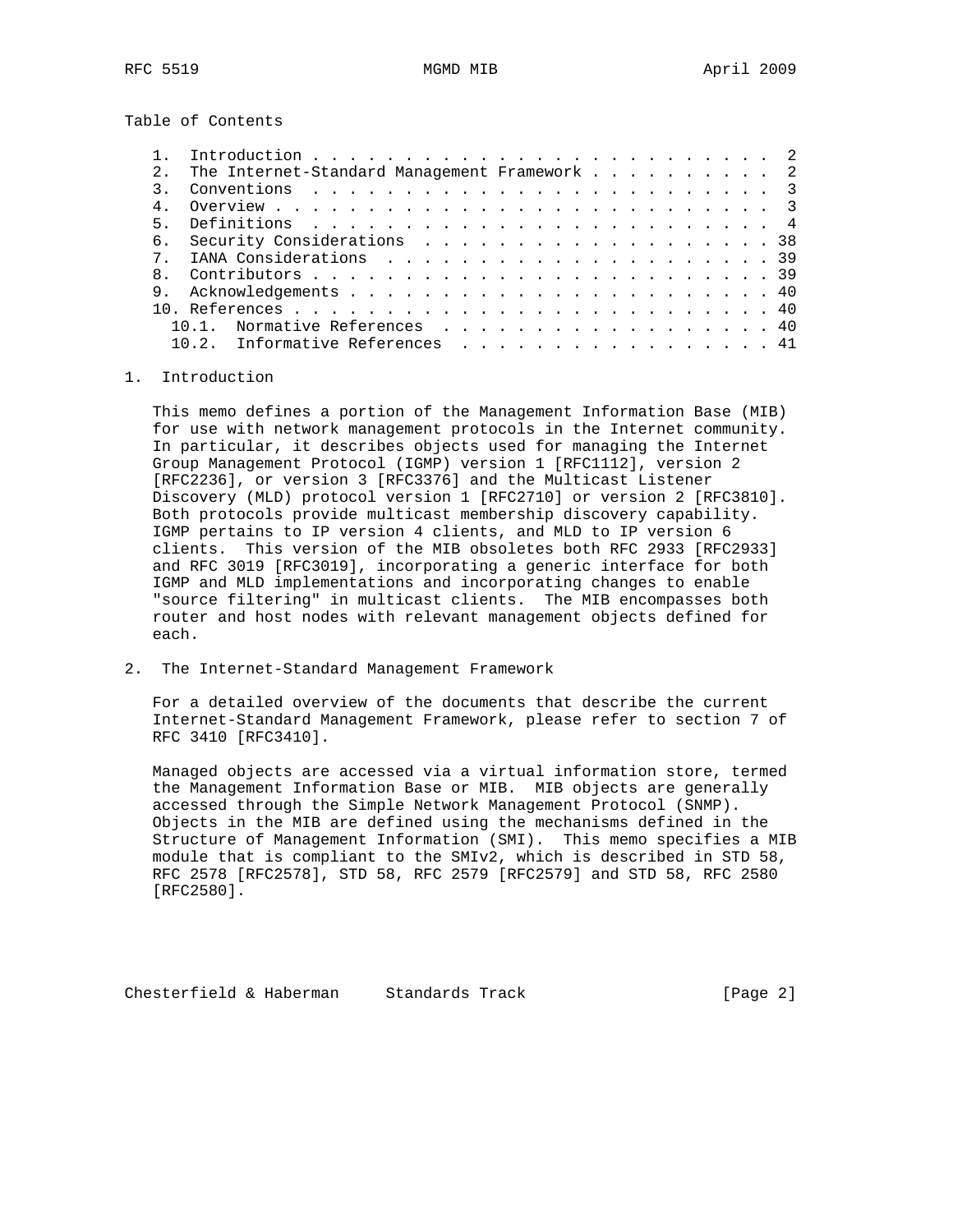# 3. Conventions

 The key words "MUST", "MUST NOT", "REQUIRED", "SHALL", "SHALL NOT", "SHOULD", "SHOULD NOT", "RECOMMENDED", "MAY", and "OPTIONAL" in this document are to be interpreted as described in RFC 2119 [RFC2119].

### 4. Overview

 This Multicast Group Membership Discovery (MGMD) MIB module contains eight tables:

- 1. the MGMD Host Interface Table, which contains one row for each interface on which IGMP or MLD is enabled on a host,
- 2. the MGMD Router Interface Table, which contains one row for each interface on which MGMD is enabled on a router,
- 3. the MGMD Host Cache Table, which contains one row for each IP multicast group for which there are members on a particular interface on a host,
- 4. the MGMD Router Cache Table, which contains one row for each IP multicast group for which there are members on a particular interface on a router,
- 5. the reverse MGMD Host Table, which contains one row for each interface for which there are active multicast groups on a host,
- 6. the reverse MGMD Router Table, which contains one row for each interface for which there are active multicast groups on a router,
- 7. the MGMD HostSrcList Table, which contains one row for each entry in the source filter record for an interface and multicast group pair on a host, and
- 8. the MGMD RouterSrcList Table, which contains one row for each entry in the source filter record for an interface and multicast group pair on a router.

 All tables are intended for EITHER router OR host functionality as indicated by the name and corresponding description, although it is anticipated that there will be scenarios where both terms might apply to a device, e.g., a router that joins a multicast group also as a host for measurement purposes. The source list tables provide an extension to the cache tables to indicate the source-specific

Chesterfield & Haberman Standards Track (Page 3)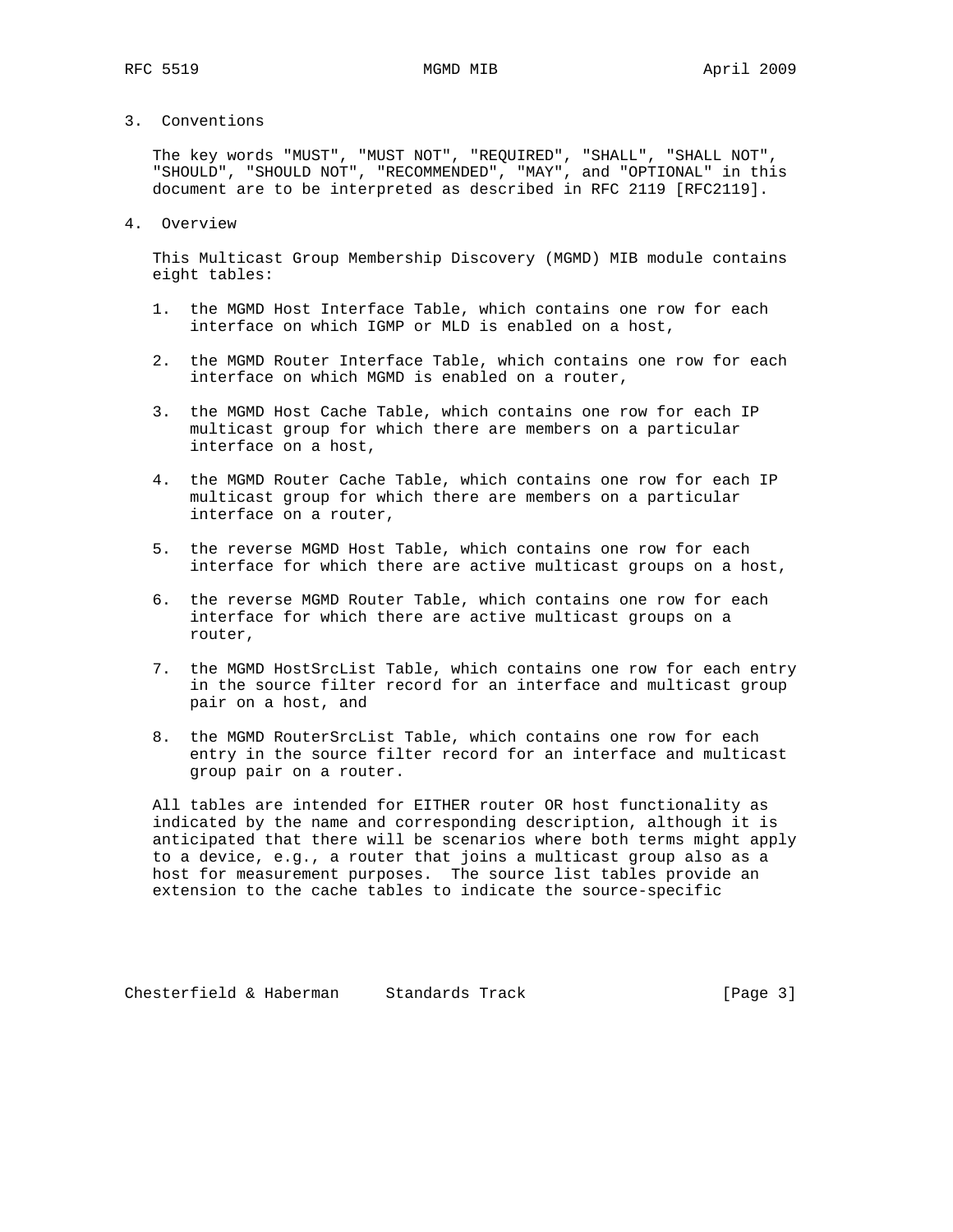includes or excludes associated with each IP multicast group on each specific interface. This functionality is only supported in IGMPv3 and MLDv2-capable nodes.

 Incorporated within the MGMD MIB tables are objects for the management of IGMP and MLD proxy devices as described in RFC 4605 [RFC4605]. Proxy devices can be used in simple topologies where it is not necessary to run a full multicast routing protocol. A proxy device can make forwarding decisions based on IGMP or MLD group membership activity.

 The MIB references InterfaceIndex and InterfaceIndexOrZero objects as defined in RFC 2863 [RFC2863], the MIB that describes generic objects for network interface sub-layers.

 Extensive references to the InetAddress and InetAddressType objects are made as defined in RFC 4001 [RFC4001].

5. Definitions

MGMD-STD-MIB DEFINITIONS ::= BEGIN

IMPORTS MODULE-IDENTITY, OBJECT-TYPE, mib-2, Counter32, Gauge32, Unsigned32, TimeTicks FROM SNMPv2-SMI InetAddress, InetAddressType FROM INET-ADDRESS-MIB RowStatus FROM SNMPv2-TC MODULE-COMPLIANCE, OBJECT-GROUP FROM SNMPv2-CONF InterfaceIndexOrZero, InterfaceIndex FROM IF-MIB; mgmdStdMIB MODULE-IDENTITY LAST-UPDATED "200903300000Z" -- March 30, 2009 ORGANIZATION "INTERNET ENGINEERING TASK FORCE MULTICAST and ANYCAST GROUP MEMBERSHIP Working Group. www: http://www.ietf.org/html.charters/magma-charter.html EMail: magma@ietf.org" CONTACT-INFO "Julian Chesterfield University of Cambridge, Computer Laboratory, 15 JJ Thompson Avenue, Cambridge, CB3 0FD UK EMail: julian.chesterfield@cl.cam.ac.uk"

Chesterfield & Haberman Standards Track [Page 4]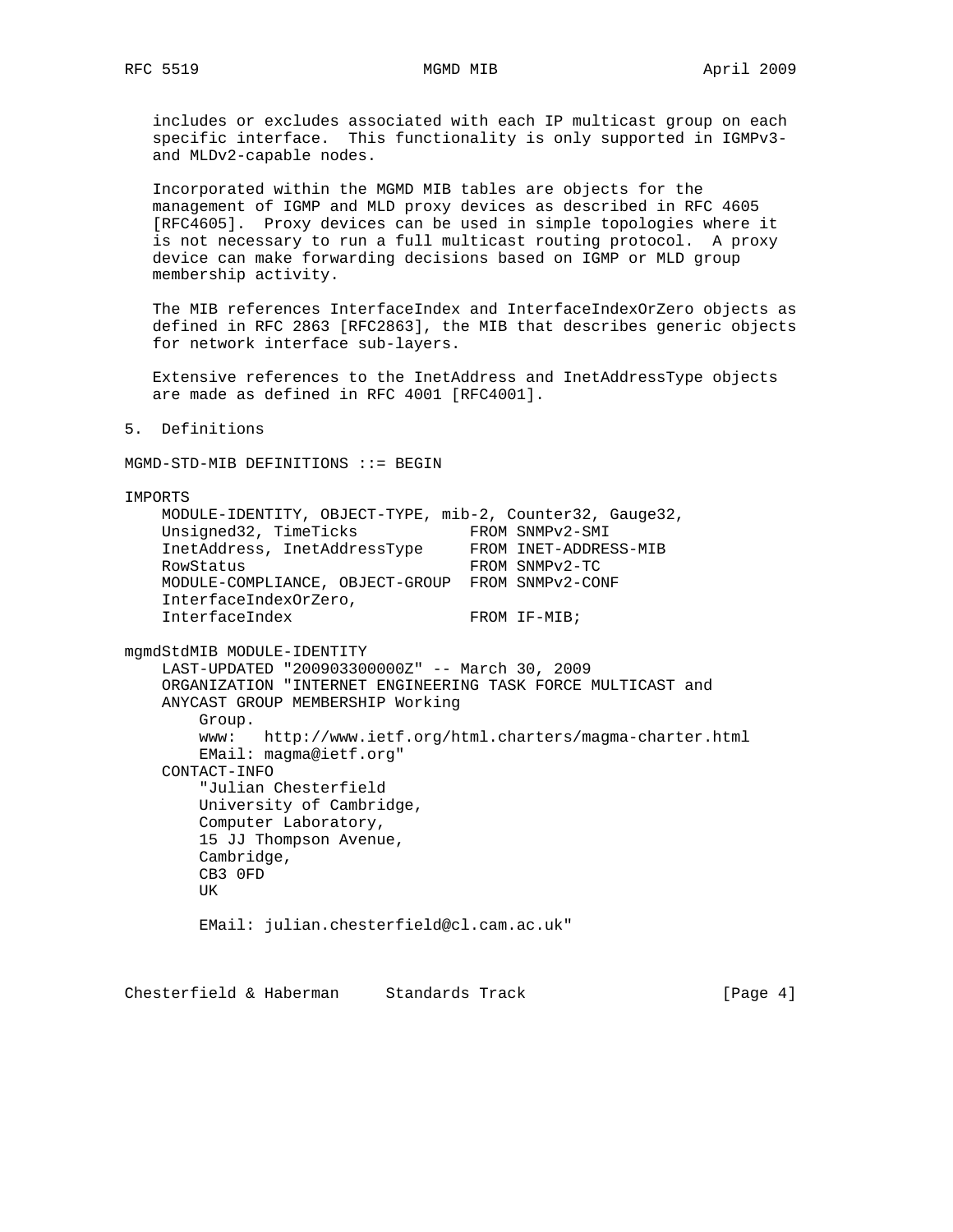DESCRIPTION

 "The MIB module for MGMD management. A new version of MGMD combining RFC 2933 and RFC 3019. Includes IGMPv3 and MLDv2 source filtering changes.

 Copyright (c) 2009 IETF Trust and the persons identified as authors of the code. All rights reserved.

 Redistribution and use in source and binary forms, with or without modification, are permitted provided that the following conditions are met:

- Redistributions of source code must retain the above copyright notice, this list of conditions and the following disclaimer.
- Redistributions in binary form must reproduce the above copyright notice, this list of conditions and the following disclaimer in the documentation and/or other materials provided with the distribution.
- Neither the name of Internet Society, IETF or IETF Trust, nor the names of specific contributors, may be used to endorse or promote products derived from this software without specific prior written permission.

 THIS SOFTWARE IS PROVIDED BY THE COPYRIGHT HOLDERS AND CONTRIBUTORS 'AS IS' AND ANY EXPRESS OR IMPLIED WARRANTIES, INCLUDING, BUT NOT LIMITED TO, THE IMPLIED WARRANTIES OF MERCHANTABILITY AND FITNESS FOR A PARTICULAR PURPOSE ARE DISCLAIMED. IN NO EVENT SHALL THE COPYRIGHT OWNER OR CONTRIBUTORS BE LIABLE FOR ANY DIRECT, INDIRECT, INCIDENTAL, SPECIAL, EXEMPLARY, OR CONSEQUENTIAL DAMAGES (INCLUDING, BUT NOT LIMITED TO, PROCUREMENT OF SUBSTITUTE GOODS OR SERVICES; LOSS OF USE, DATA, OR PROFITS; OR BUSINESS INTERRUPTION) HOWEVER CAUSED AND ON ANY THEORY OF LIABILITY, WHETHER IN CONTRACT, STRICT LIABILITY, OR TORT (INCLUDING NEGLIGENCE OR OTHERWISE) ARISING IN ANY WAY OUT OF THE USE OF THIS SOFTWARE, EVEN IF ADVISED OF THE POSSIBILITY OF SUCH DAMAGE.

 This version of this MIB module is part of RFC 5519; see the RFC itself for full legal notices."

 REVISION "200903300000Z" -- March 30, 2009 DESCRIPTION "This MIB obsoletes both RFC 2933 and RFC 3019."

 $::=$  { mib-2 185 }

Chesterfield & Haberman Standards Track [Page 5]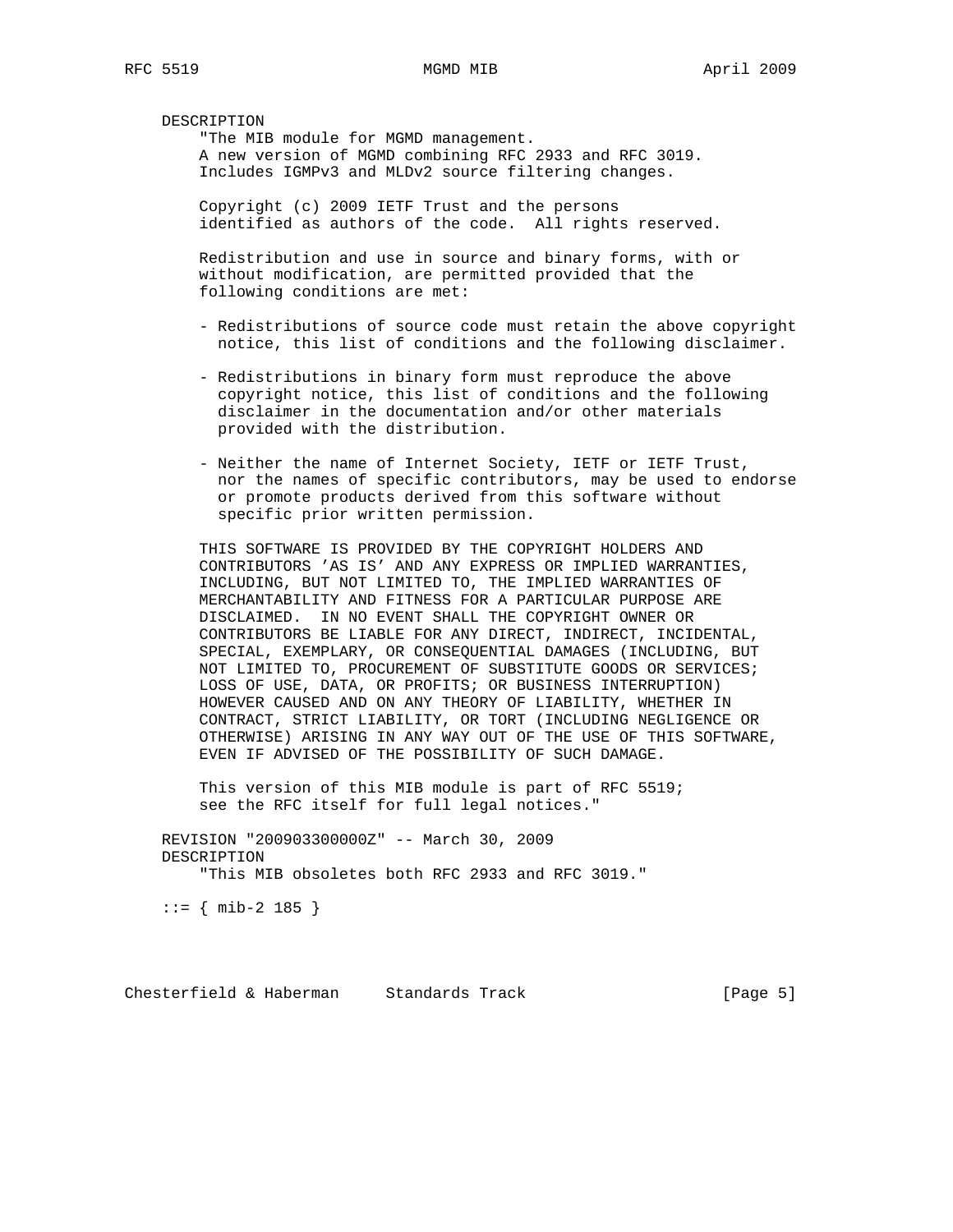```
mgmdMIBObjects OBJECT IDENTIFIER ::= { mgmdStdMIB 1 }
--
   The MGMD Host Interface Table
--
mgmdHostInterfaceTable OBJECT-TYPE
    SYNTAX SEQUENCE OF MgmdHostInterfaceEntry
    MAX-ACCESS not-accessible
    STATUS current
    DESCRIPTION
            "The (conceptual) table listing the interfaces on which
             IGMP or MLD is enabled."
     ::= { mgmdMIBObjects 1 }
mgmdHostInterfaceEntry OBJECT-TYPE
    SYNTAX MgmdHostInterfaceEntry
    MAX-ACCESS not-accessible
    STATUS current
    DESCRIPTION
            "An entry (conceptual row) representing an interface on
            which IGMP or MLD is enabled."
     INDEX { mgmdHostInterfaceIfIndex,
                 mgmdHostInterfaceQuerierType }
     ::= { mgmdHostInterfaceTable 1 }
MgmdHostInterfaceEntry ::= SEQUENCE {
   mgmdHostInterfaceIfIndex InterfaceIndex,
   mgmdHostInterfaceQuerierType InetAddressType,
   mgmdHostInterfaceQuerier 1netAddress,
   mgmdHostInterfaceStatus RowStatus,
   mgmdHostInterfaceVersion Unsigned32,
    mgmdHostInterfaceVersion1QuerierTimer TimeTicks,
   mgmdHostInterfaceVersion2QuerierTimer TimeTicks,<br>mgmdHostInterfaceVersion3Robustness Unsigned32
   mgmdHostInterfaceVersion3Robustness
}
mgmdHostInterfaceIfIndex OBJECT-TYPE
    SYNTAX InterfaceIndex
    MAX-ACCESS not-accessible
    STATUS current
    DESCRIPTION
             "The ifIndex value of the interface for which IGMP or MLD is
             enabled. The table is indexed by the ifIndex value and the
             InetAddressType to allow for interfaces that may be
             configured in both IPv4 and IPv6 modes."
```
Chesterfield & Haberman Standards Track [Page 6]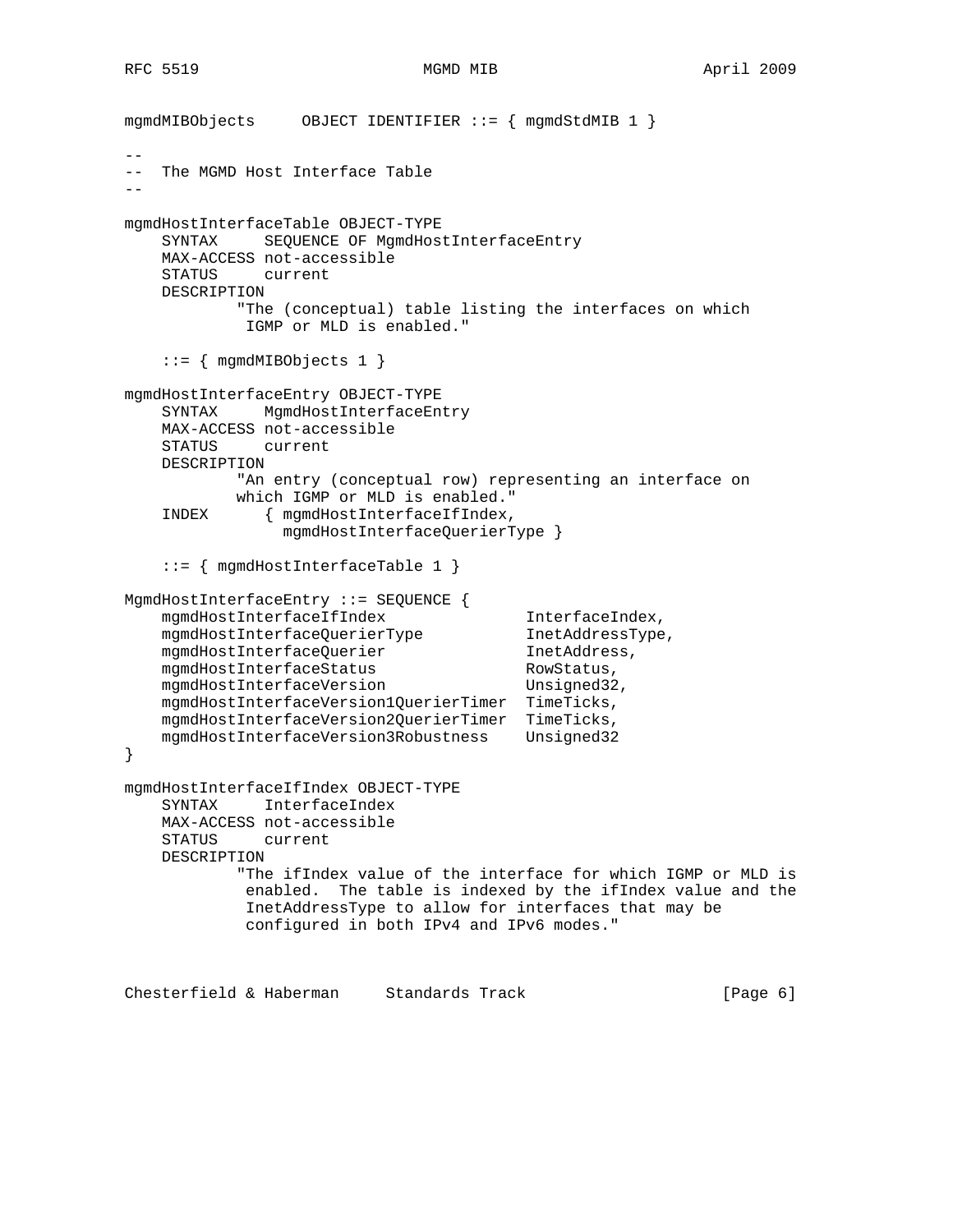::= { mgmdHostInterfaceEntry 1 } mgmdHostInterfaceQuerierType OBJECT-TYPE SYNTAX InetAddressType { ipv4(1), ipv6(2) } MAX-ACCESS not-accessible STATUS current DESCRIPTION "The address type of this interface. This entry along with the ifIndex value acts as an index to the mgmdHostInterface table. A physical interface may be configured in multiple modes concurrently, e.g., in IPv4 and IPv6 modes connected to the same interface; however, the traffic is considered to be logically separate." ::= { mgmdHostInterfaceEntry 2 } mgmdHostInterfaceQuerier OBJECT-TYPE SYNTAX InetAddress (SIZE(4|16)) MAX-ACCESS read-only STATUS current DESCRIPTION "The address of the IGMP or MLD Querier on the IP subnet to which this interface is attached. The InetAddressType, e.g., IPv4 or IPv6, is identified by the mgmdHostInterfaceQuerierType variable in the mgmdHostInterface table." ::= { mgmdHostInterfaceEntry 3 } mgmdHostInterfaceStatus OBJECT-TYPE SYNTAX RowStatus MAX-ACCESS read-create STATUS current DESCRIPTION "The activation of a row enables the host side of IGMP or MLD on the interface. The destruction of a row disables the host side of IGMP or MLD on the interface." ::= { mgmdHostInterfaceEntry 4 } mgmdHostInterfaceVersion OBJECT-TYPE SYNTAX Unsigned32 (1..3) MAX-ACCESS read-create STATUS current DESCRIPTION "The maximum version of MGMD that the host can run on this interface. A value of 1 is only applicable for IPv4, and indicates that the host only supports IGMPv1 on the

Chesterfield & Haberman Standards Track [Page 7]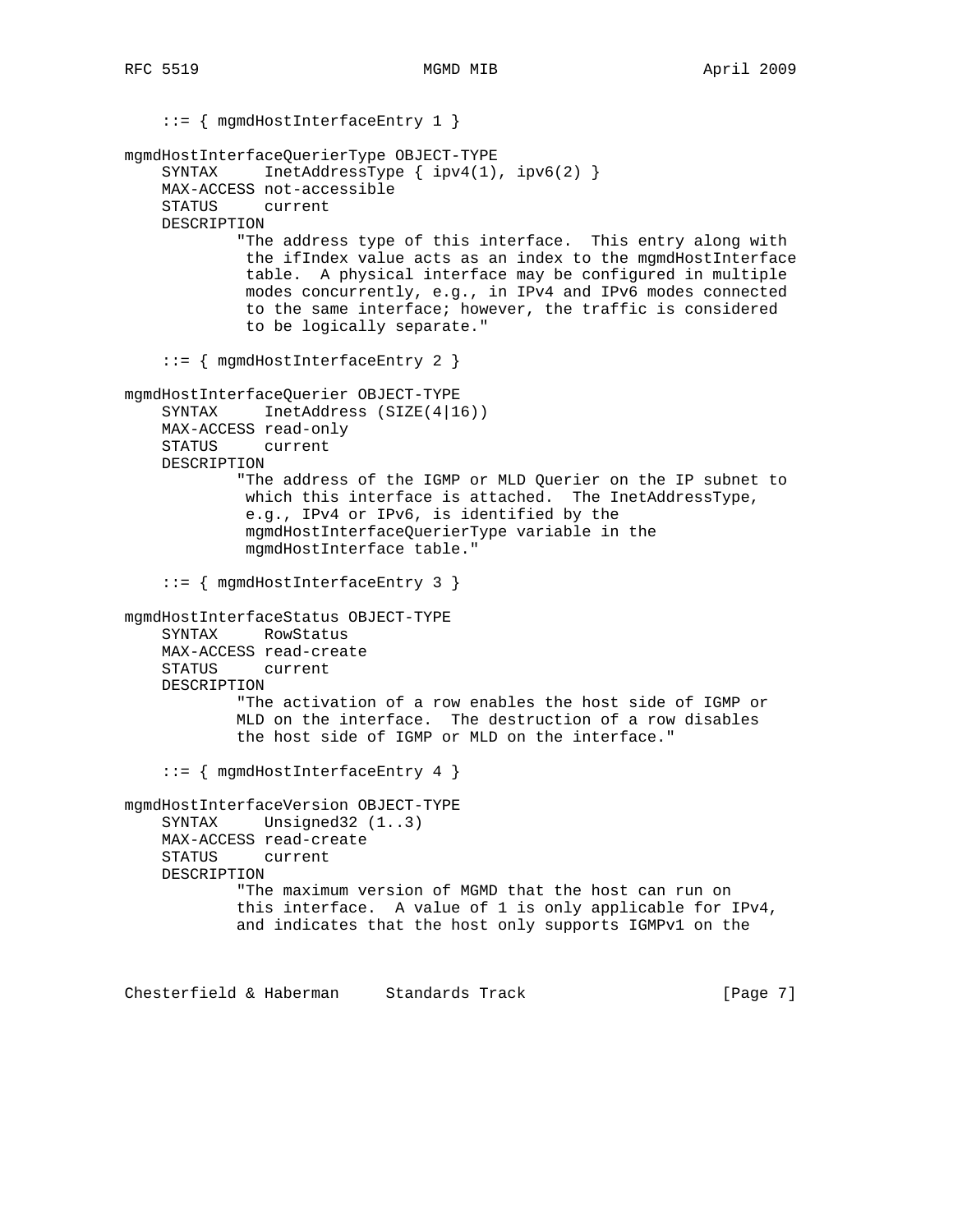```
 interface. A value of 2 indicates that the host also
             supports IGMPv2 (for IPv4) or MLDv1 (for IPv6). A value of
             3 indicates that the host also supports IGMPv3 (for IPv4)
            or MLDv2 (for IPv6)."
     DEFVAL { 3 }
     ::= { mgmdHostInterfaceEntry 5 }
mgmdHostInterfaceVersion1QuerierTimer OBJECT-TYPE
    SYNTAX TimeTicks
    MAX-ACCESS read-only
    STATUS current
    DESCRIPTION
            "The time remaining until the host assumes that there are
            no IGMPv1 routers present on the interface. While this is
            non-zero, the host will reply to all queries with version 1
            membership reports. This variable applies to IGMPv2 or 3
            hosts that are forced to run in v1 for compatibility with
            v1 routers present on the interface. This object may only
            be present when the corresponding value of
            mgmdHostInterfaceQuerierType is ipv4."
     REFERENCE "RFC 2236, Section 4 and RFC 3376, Section 7.2.1"
   DEFVAL { 0 }
     ::= { mgmdHostInterfaceEntry 6 }
mgmdHostInterfaceVersion2QuerierTimer OBJECT-TYPE
     SYNTAX TimeTicks
    MAX-ACCESS read-only
    STATUS current
    DESCRIPTION
            "The time remaining until the host assumes that there are
            no MGMDv2 routers present on the interface. While this is
            non-zero, the host will reply to all queries with version 1
            or 2 membership reports. This variable applies to MGMDv3
            hosts that are forced to run in v2 for compatibility with
            v2 hosts or routers present on the interface."
     REFERENCE "RFC 3376, Section 7.2.1 and RFC 3810, Section 8.2.1"
   DEFVAL { 0 }
     ::= { mgmdHostInterfaceEntry 7 }
mgmdHostInterfaceVersion3Robustness OBJECT-TYPE
    SYNTAX Unsigned32
    MAX-ACCESS read-create
    STATUS current
```
Chesterfield & Haberman Standards Track [Page 8]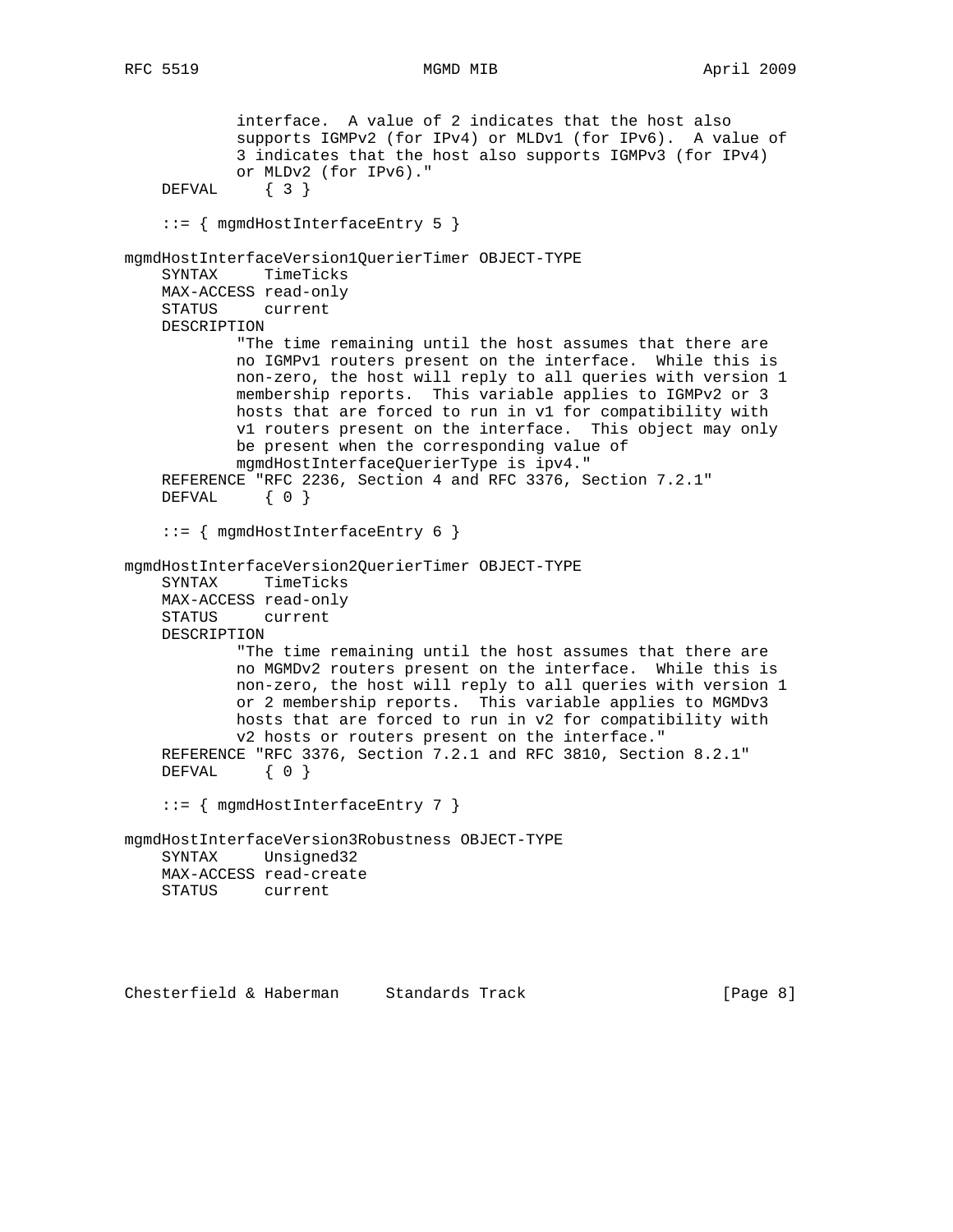```
 DESCRIPTION
            "The robustness variable utilised by an MGMDv3 host in
            sending state-change reports for multicast routers. To
            ensure the state-change report is not missed, the host
            retransmits the state-change report
            [mgmdHostInterfaceVersion3Robustness - 1] times. The
            variable must be a non-zero value."
    REFERENCE "RFC 3376, Section 8.1 and RFC 3810, Section 9.14.1"
    DEFVAL { 2 }
    ::= { mgmdHostInterfaceEntry 8 }
--
-- The MGMD Router Interface Table
--
mgmdRouterInterfaceTable OBJECT-TYPE
    SYNTAX SEQUENCE OF MgmdRouterInterfaceEntry
    MAX-ACCESS not-accessible
    STATUS current
    DESCRIPTION
            "The (conceptual) table listing the interfaces on which
            IGMP or MLD is enabled."
     ::= { mgmdMIBObjects 2 }
mgmdRouterInterfaceEntry OBJECT-TYPE
    SYNTAX MgmdRouterInterfaceEntry
    MAX-ACCESS not-accessible
    STATUS current
    DESCRIPTION
            "An entry (conceptual row) representing an interface on
            which IGMP or MLD is enabled."
     INDEX { mgmdRouterInterfaceIfIndex,
                 mgmdRouterInterfaceQuerierType }
     ::= { mgmdRouterInterfaceTable 1 }
MgmdRouterInterfaceEntry ::= SEQUENCE {
   mgmdRouterInterfaceIfIndex InterfaceIndex,
   mgmdRouterInterfaceQuerierType InetAddressType,
    mgmdRouterInterfaceQuerier InetAddress,
   mgmdRouterInterfaceQueryInterval Unsigned32,
   mgmdRouterInterfaceStatus RowStatus,
   mgmdRouterInterfaceVersion Unsigned32,
    mgmdRouterInterfaceQueryMaxResponseTime Unsigned32,
   mgmdRouterInterfaceQuerierUpTime TimeTicks,
   mgmdRouterInterfaceQuerierExpiryTime TimeTicks,
```
Chesterfield & Haberman Standards Track [Page 9]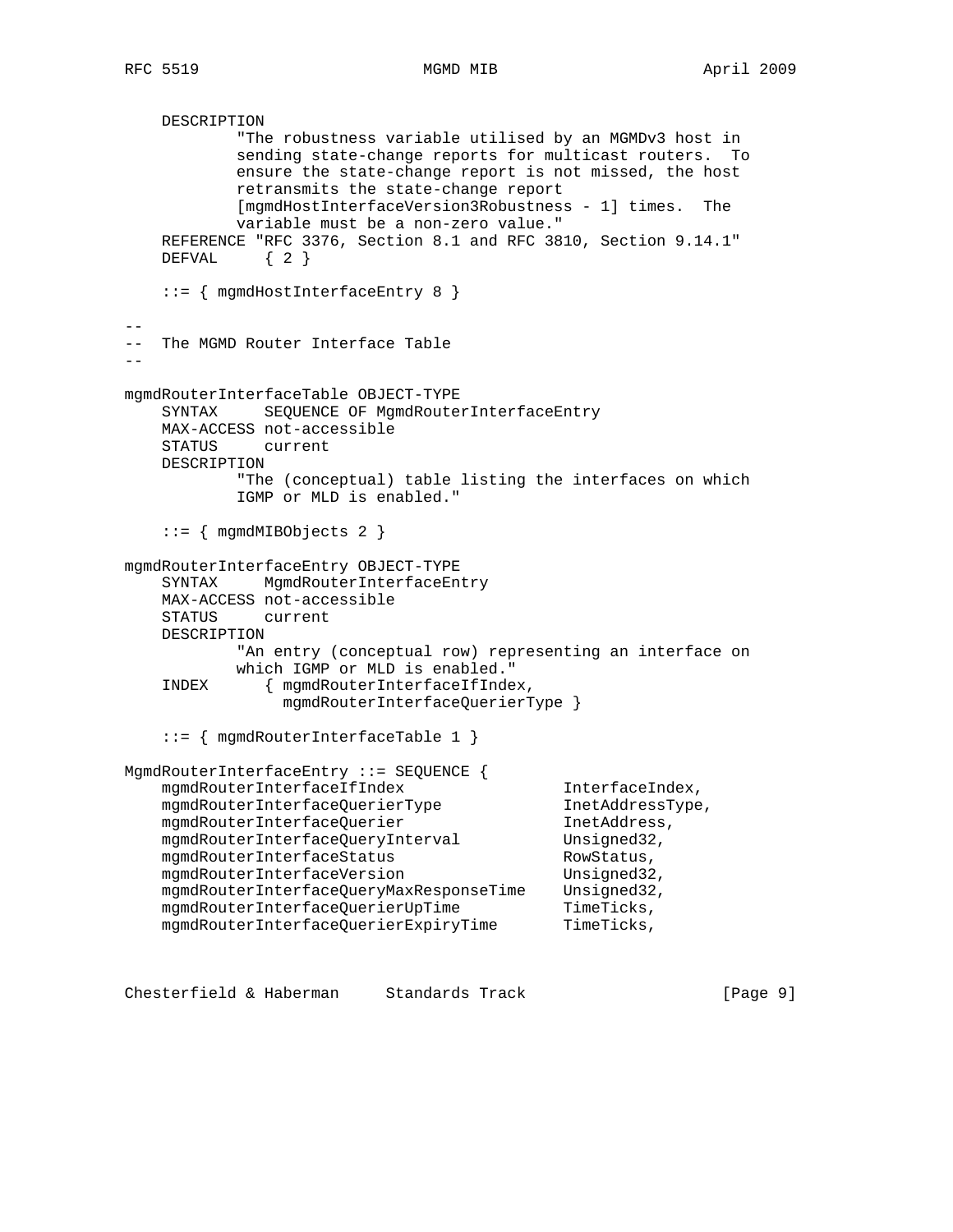```
 mgmdRouterInterfaceWrongVersionQueries Counter32,
   mgmdRouterInterfaceJoins Counter32,
    mgmdRouterInterfaceProxyIfIndex InterfaceIndexOrZero,
   mgmdRouterInterfaceGroups Gauge32,
    mgmdRouterInterfaceRobustness Unsigned32,
    mgmdRouterInterfaceLastMemberQueryInterval Unsigned32,
    mgmdRouterInterfaceLastMemberQueryCount Unsigned32,
    mgmdRouterInterfaceStartupQueryCount Unsigned32,
    mgmdRouterInterfaceStartupQueryInterval Unsigned32
}
mgmdRouterInterfaceIfIndex OBJECT-TYPE
    SYNTAX InterfaceIndex
    MAX-ACCESS not-accessible
    STATUS current
    DESCRIPTION
            "The ifIndex value of the interface for which IGMP or MLD
            is enabled. The table is indexed by the ifIndex value and
            the InetAddressType to allow for interfaces that may be
            configured in both IPv4 and IPv6 modes."
     ::= { mgmdRouterInterfaceEntry 1 }
mgmdRouterInterfaceQuerierType OBJECT-TYPE
   SYNTAX InetAddressType { ipv4(1), ipv6(2) }
    MAX-ACCESS not-accessible
    STATUS current
    DESCRIPTION
            "The address type of this interface. This entry along with
            the ifIndex value acts as the index to the
            mgmdRouterInterface table. A physical interface may be
            configured in multiple modes concurrently, e.g., in IPv4
            and IPv6 modes connected to the same interface; however,
            the traffic is considered to be logically separate."
     ::= { mgmdRouterInterfaceEntry 2 }
mgmdRouterInterfaceQuerier OBJECT-TYPE
    SYNTAX InetAddress (SIZE(4|16))
    MAX-ACCESS read-only
    STATUS current
    DESCRIPTION
            "The address of the IGMP or MLD Querier on the IP subnet to
            which this interface is attached. The InetAddressType,
            e.g., IPv4 or IPv6, is identified by the
            mgmdRouterInterfaceQuerierType variable in the
            mgmdRouterInterface table."
```
Chesterfield & Haberman Standards Track [Page 10]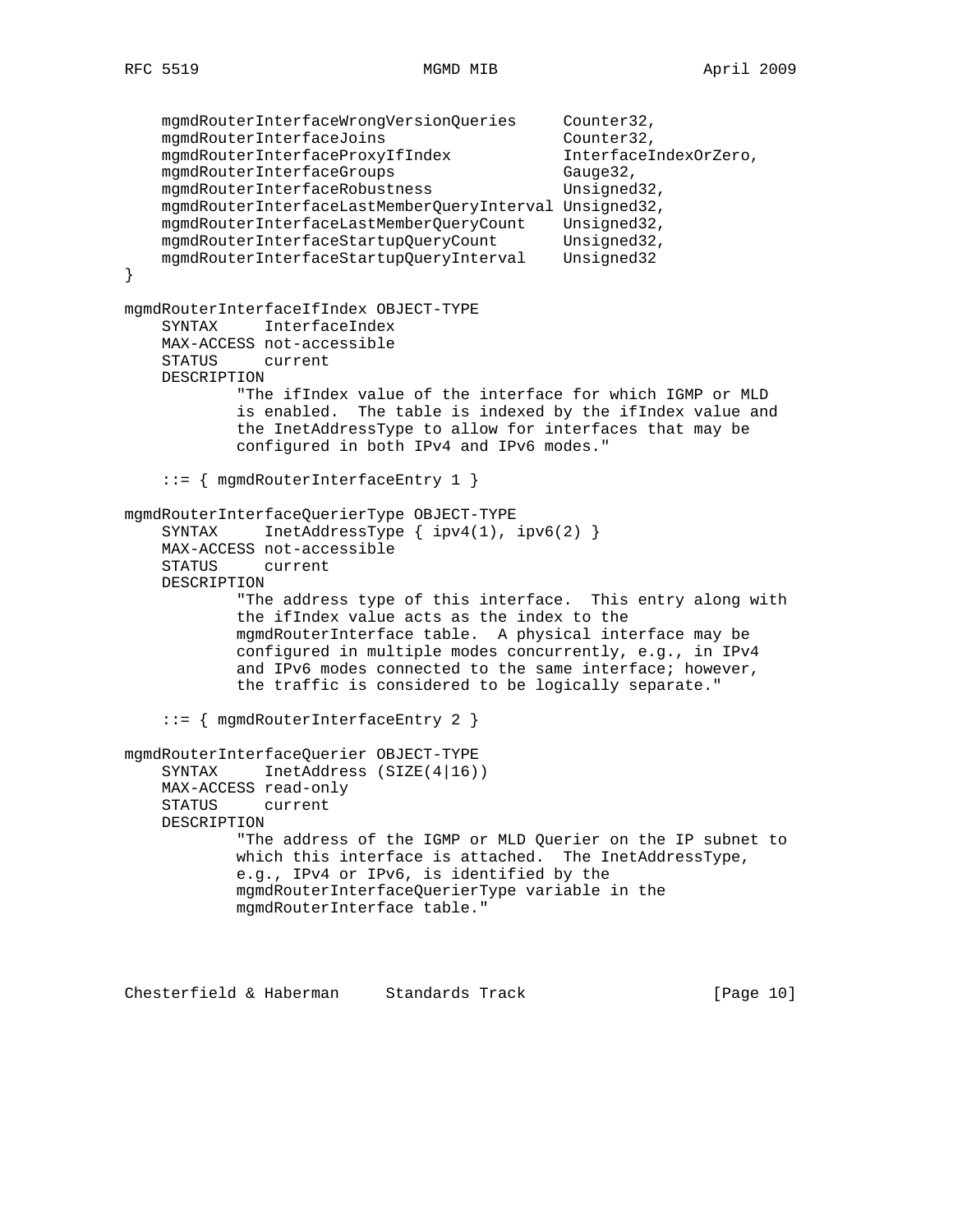```
 ::= { mgmdRouterInterfaceEntry 3 }
mgmdRouterInterfaceQueryInterval OBJECT-TYPE
   SYNTAX Unsigned32 (1..31744)
    UNITS "seconds"
    MAX-ACCESS read-create
    STATUS current
    DESCRIPTION
             "The frequency at which IGMP or MLD Host-Query packets are
             transmitted on this interface."
    DEFVAL { 125 }
     ::= { mgmdRouterInterfaceEntry 4 }
mgmdRouterInterfaceStatus OBJECT-TYPE
     SYNTAX RowStatus
    MAX-ACCESS read-create
    STATUS current
    DESCRIPTION
             "The activation of a row enables the router side of IGMP or
            MLD on the interface. The destruction of a row disables
            the router side of IGMP or MLD on the interface."
     ::= { mgmdRouterInterfaceEntry 5 }
mgmdRouterInterfaceVersion OBJECT-TYPE
     SYNTAX Unsigned32 (1..3)
    MAX-ACCESS read-create
     STATUS current
    DESCRIPTION
             "The version of MGMD that is running on this interface.
            Value 1 applies to IGMPv1 routers only. Value 2 applies
            to IGMPv2 and MLDv1 routers, and value 3 applies to IGMPv3
            and MLDv2 routers.
            This object can be used to configure a router capable of
            running either version. For IGMP and MLD to function
             correctly, all routers on a LAN must be configured to run
            the same version on that LAN."
     DEFVAL { 3 }
     ::= { mgmdRouterInterfaceEntry 6 }
mgmdRouterInterfaceQueryMaxResponseTime OBJECT-TYPE
    SYNTAX Unsigned32 (0..31744)
    UNITS "tenths of seconds"
    MAX-ACCESS read-create
    STATUS current
```
Chesterfield & Haberman Standards Track [Page 11]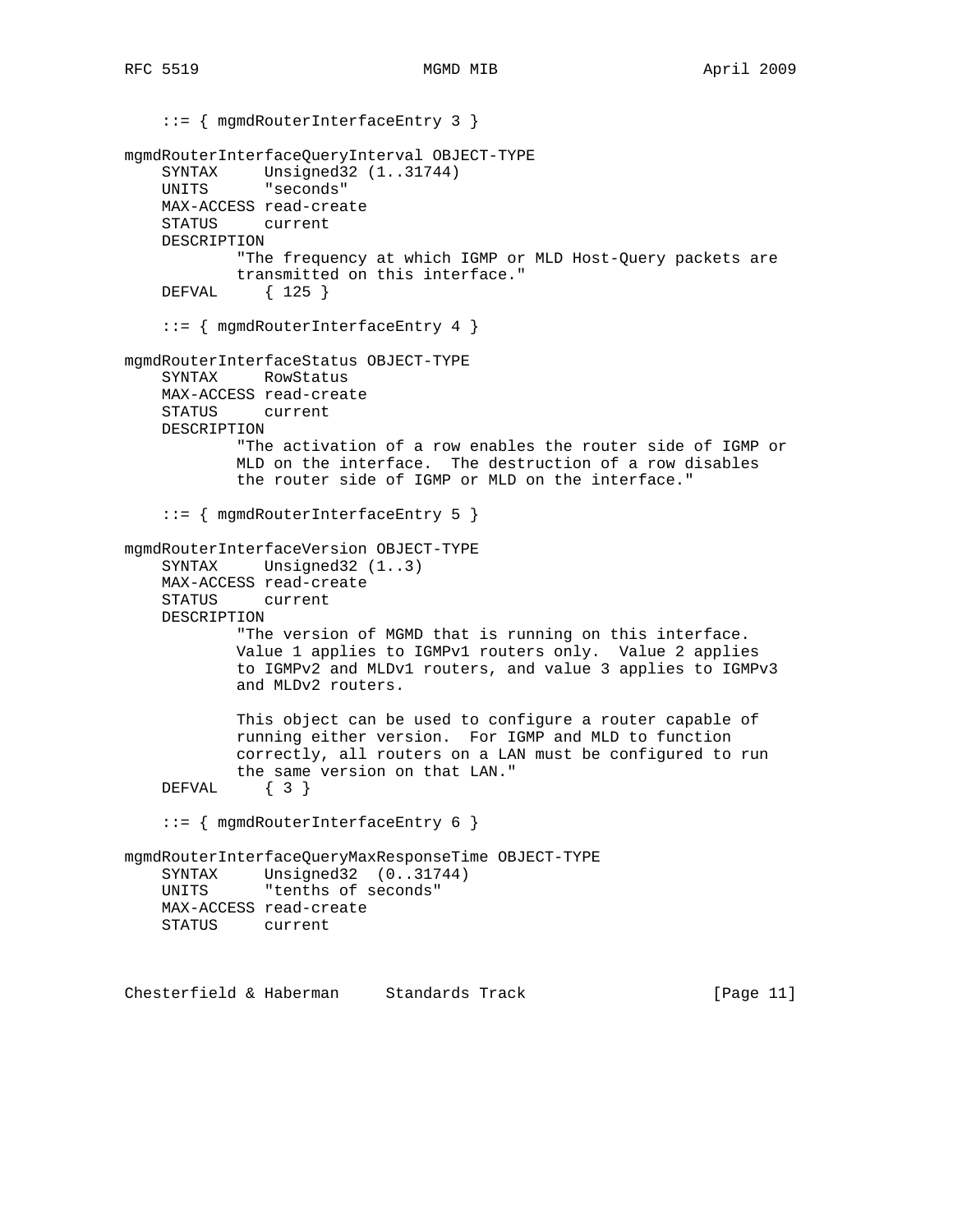DESCRIPTION "The maximum query response interval advertised in MGMDv2 or IGMPv3 queries on this interface." REFERENCE "RFC 3810, Section 9.3" DEFVAL { 100 } ::= { mgmdRouterInterfaceEntry 7 } mgmdRouterInterfaceQuerierUpTime OBJECT-TYPE SYNTAX TimeTicks MAX-ACCESS read-only STATUS current DESCRIPTION "The time since mgmdRouterInterfaceQuerier was last changed." ::= { mgmdRouterInterfaceEntry 8 } mgmdRouterInterfaceQuerierExpiryTime OBJECT-TYPE SYNTAX TimeTicks MAX-ACCESS read-only STATUS current DESCRIPTION "The amount of time remaining before the Other Querier Present Timer expires. If the local system is the querier, the value of this object is zero." ::= { mgmdRouterInterfaceEntry 9 } mgmdRouterInterfaceWrongVersionQueries OBJECT-TYPE SYNTAX Counter32 MAX-ACCESS read-only STATUS current DESCRIPTION "The number of general queries received whose IGMP or MLD version does not match the equivalent mgmdRouterInterfaceVersion, over the lifetime of the row entry. Both IGMP and MLD require that all routers on a LAN be configured to run the same version. Thus, if any general queries are received with the wrong version, this indicates a configuration error." ::= { mgmdRouterInterfaceEntry 10 } mgmdRouterInterfaceJoins OBJECT-TYPE SYNTAX Counter32 MAX-ACCESS read-only

Chesterfield & Haberman Standards Track [Page 12]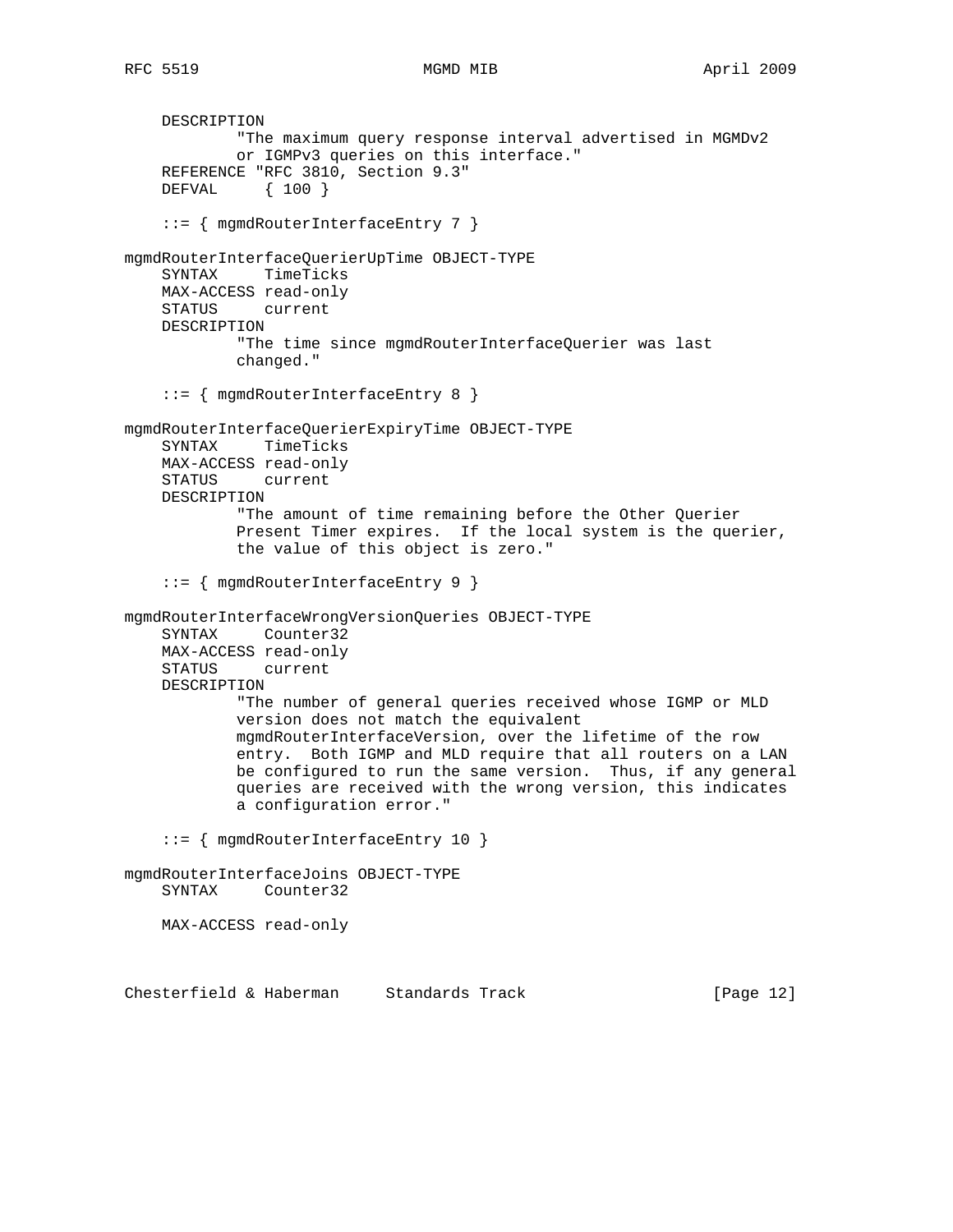```
 STATUS current
     DESCRIPTION
             "The number of times a group membership has been added on
             this interface, that is, the number of times an entry for
             this interface has been added to the Cache Table. This
             object can give an indication of the amount of activity
             between samples over time."
     ::= { mgmdRouterInterfaceEntry 11 }
mgmdRouterInterfaceProxyIfIndex OBJECT-TYPE
    SYNTAX InterfaceIndexOrZero
    MAX-ACCESS read-create
     STATUS current
    DESCRIPTION
             "Some devices implement a form of IGMP or MLD proxying
             whereby memberships learned on the interface represented by
             this row cause Host Membership Reports to be sent on the
             interface whose ifIndex value is given by this object.
             Such a device would implement the mgmdV2RouterBaseMIBGroup
             only on its router interfaces (those interfaces with
            non-zero mgmdRouterInterfaceProxyIfIndex). Typically, the
             value of this object is 0, indicating that no proxying is
            being done."
   DEFVAL { 0 }
     ::= { mgmdRouterInterfaceEntry 12 }
mgmdRouterInterfaceGroups OBJECT-TYPE
    SYNTAX Gauge32
    MAX-ACCESS read-only
    STATUS current
    DESCRIPTION
             "The current number of entries for this interface in the
             mgmdRouterCacheTable."
     ::= { mgmdRouterInterfaceEntry 13 }
mgmdRouterInterfaceRobustness OBJECT-TYPE
     SYNTAX Unsigned32 (1..255)
    MAX-ACCESS read-create
    STATUS current
    DESCRIPTION
             "The Robustness Variable allows tuning for the expected
            packet loss on a subnet. If a subnet is expected to be
            lossy, the Robustness Variable may be increased. IGMP and
            MLD are robust to (Robustness Variable-1) packet losses."
    DEFVAL { 2 }
```
Chesterfield & Haberman Standards Track [Page 13]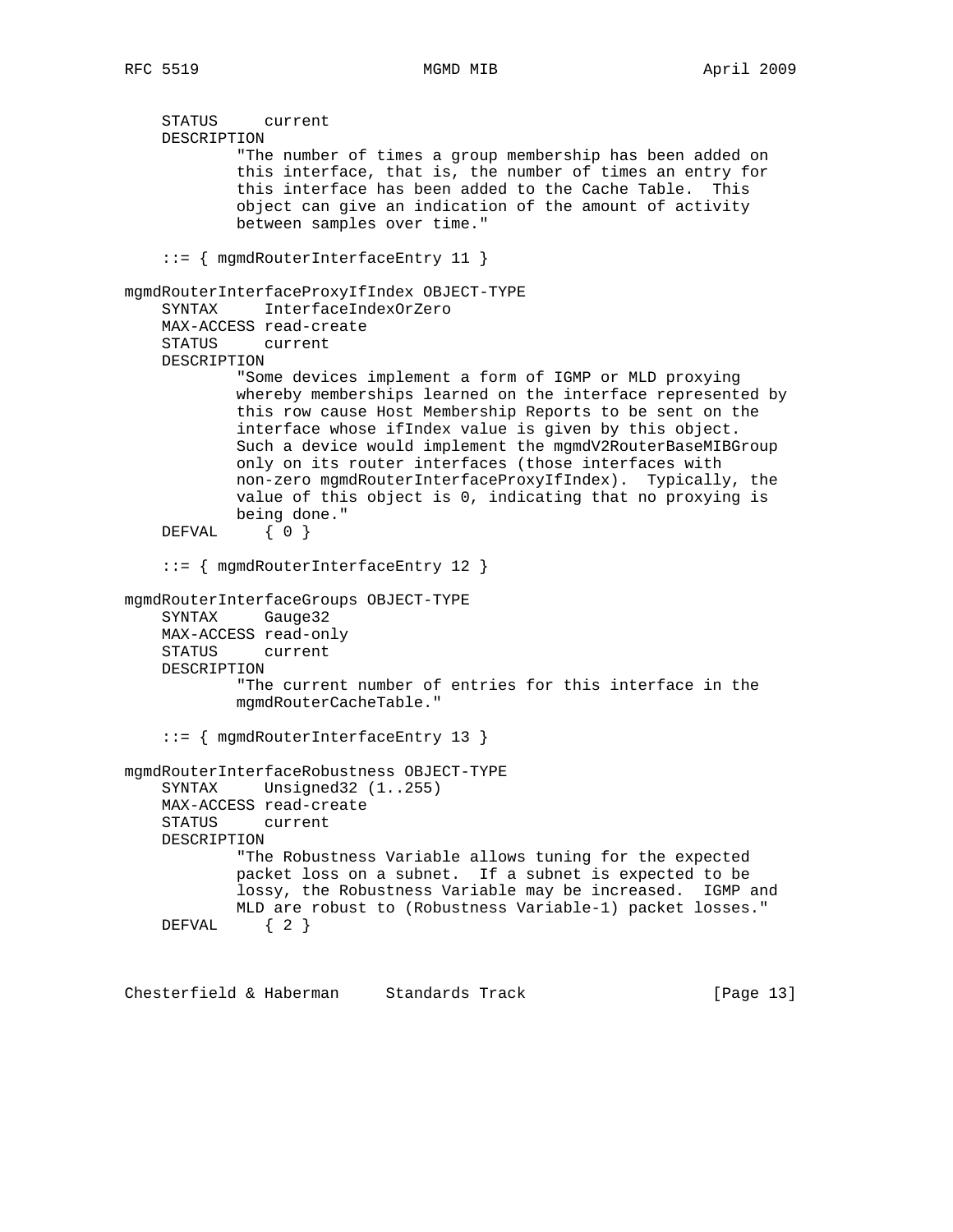::= { mgmdRouterInterfaceEntry 14 } mgmdRouterInterfaceLastMemberQueryInterval OBJECT-TYPE SYNTAX Unsigned32 (0..31744) UNITS "tenths of seconds" MAX-ACCESS read-create STATUS current DESCRIPTION "The Last Member Query Interval is the Max Query Response Interval inserted into group-specific queries sent in response to leave group messages, and is also the amount of time between group-specific query messages. This value may be tuned to modify the leave latency of the network. A reduced value results in reduced time to detect the loss of the last member of a group. The value of this object is irrelevant if mgmdRouterInterfaceVersion is 1." DEFVAL { 10 } ::= { mgmdRouterInterfaceEntry 15 } mgmdRouterInterfaceLastMemberQueryCount OBJECT-TYPE SYNTAX Unsigned32 (1..255) MAX-ACCESS read-only STATUS current DESCRIPTION "Represents the number of group-specific and group-and source-specific queries sent by the router before it assumes there are no local members." ::= { mgmdRouterInterfaceEntry 16 } mgmdRouterInterfaceStartupQueryCount OBJECT-TYPE SYNTAX Unsigned32 (1..255) MAX-ACCESS read-only STATUS current DESCRIPTION "Represents the number of Queries sent out on startup, separated by the Startup Query Interval." ::= { mgmdRouterInterfaceEntry 17 } mgmdRouterInterfaceStartupQueryInterval OBJECT-TYPE SYNTAX Unsigned32 (0..31744) UNITS "seconds" MAX-ACCESS read-only STATUS current

Chesterfield & Haberman Standards Track [Page 14]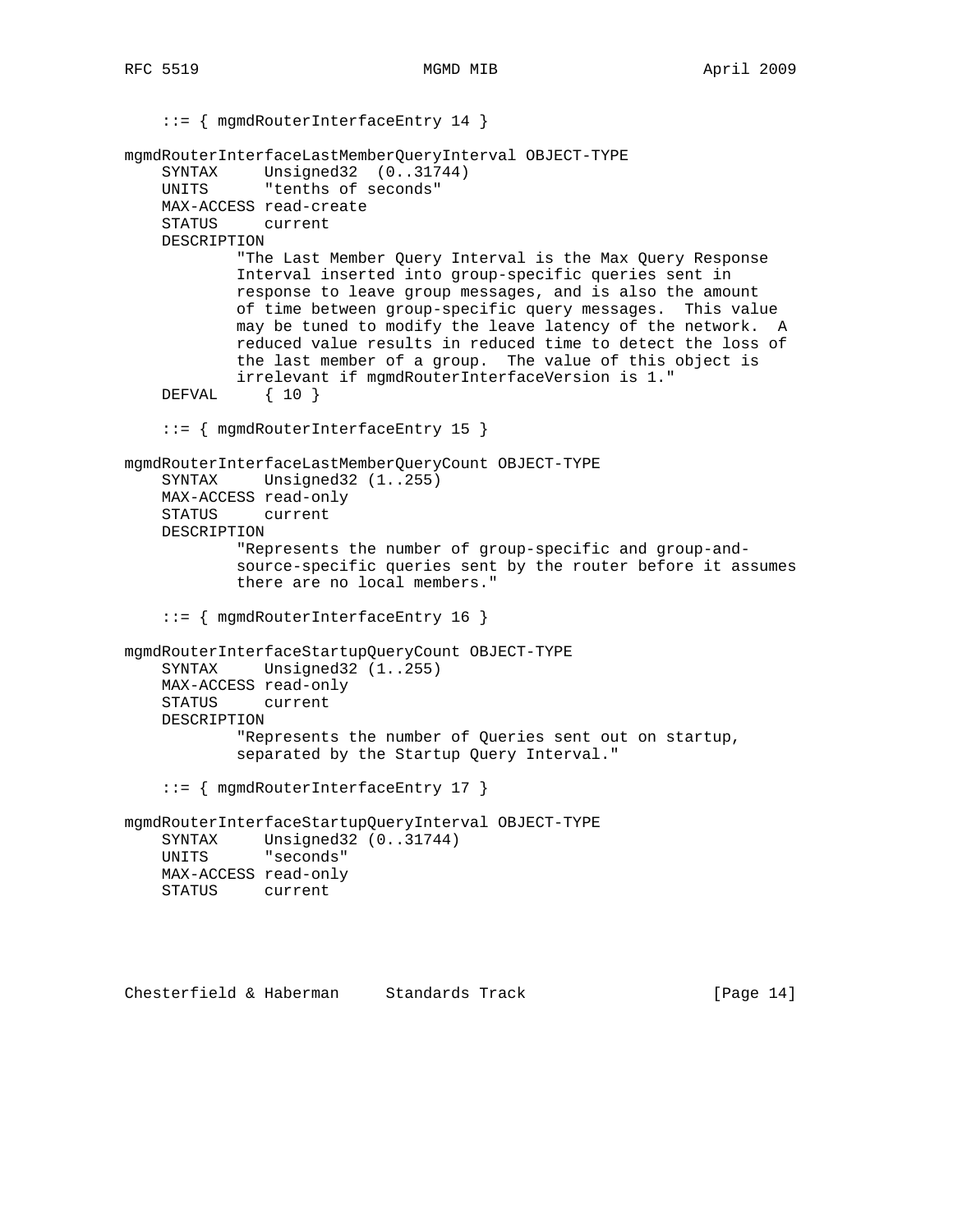```
 DESCRIPTION
            "This variable represents the interval between General
            Queries sent by a Querier on startup."
     ::= { mgmdRouterInterfaceEntry 18 }
- --- The MGMD Host Cache Table
--
mgmdHostCacheTable OBJECT-TYPE
    SYNTAX SEQUENCE OF MgmdHostCacheEntry
    MAX-ACCESS not-accessible
    STATUS current
    DESCRIPTION
            "The (conceptual) table listing the IP multicast groups for
            which the host is a member on a particular interface."
     ::= { mgmdMIBObjects 3 }
mgmdHostCacheEntry OBJECT-TYPE
    SYNTAX MgmdHostCacheEntry
    MAX-ACCESS not-accessible
    STATUS current
    DESCRIPTION
           "An entry (conceptual row) in the mgmdHostCacheTable."
     INDEX { mgmdHostCacheAddressType, mgmdHostCacheAddress,
                 mgmdHostCacheIfIndex }
     ::= { mgmdHostCacheTable 1 }
MgmdHostCacheEntry ::= SEQUENCE {
   mgmdHostCacheAddressType InetAddressType,
 mgmdHostCacheAddress InetAddress ,
 mgmdHostCacheIfIndex InterfaceIndex,
mgmdHostCacheUpTime TimeTicks,
    mgmdHostCacheLastReporter InetAddress,
    mgmdHostCacheSourceFilterMode INTEGER
}
mgmdHostCacheAddressType OBJECT-TYPE
   SYNTAX InetAddressType { ipv4(1), ipv6(2) }
    MAX-ACCESS not-accessible
    STATUS current
    DESCRIPTION
            "The address type of the mgmdHostCacheTable entry. This
            value applies to both the mgmdHostCacheAddress and the
            mgmdHostCacheLastReporter entries."
```
Chesterfield & Haberman Standards Track [Page 15]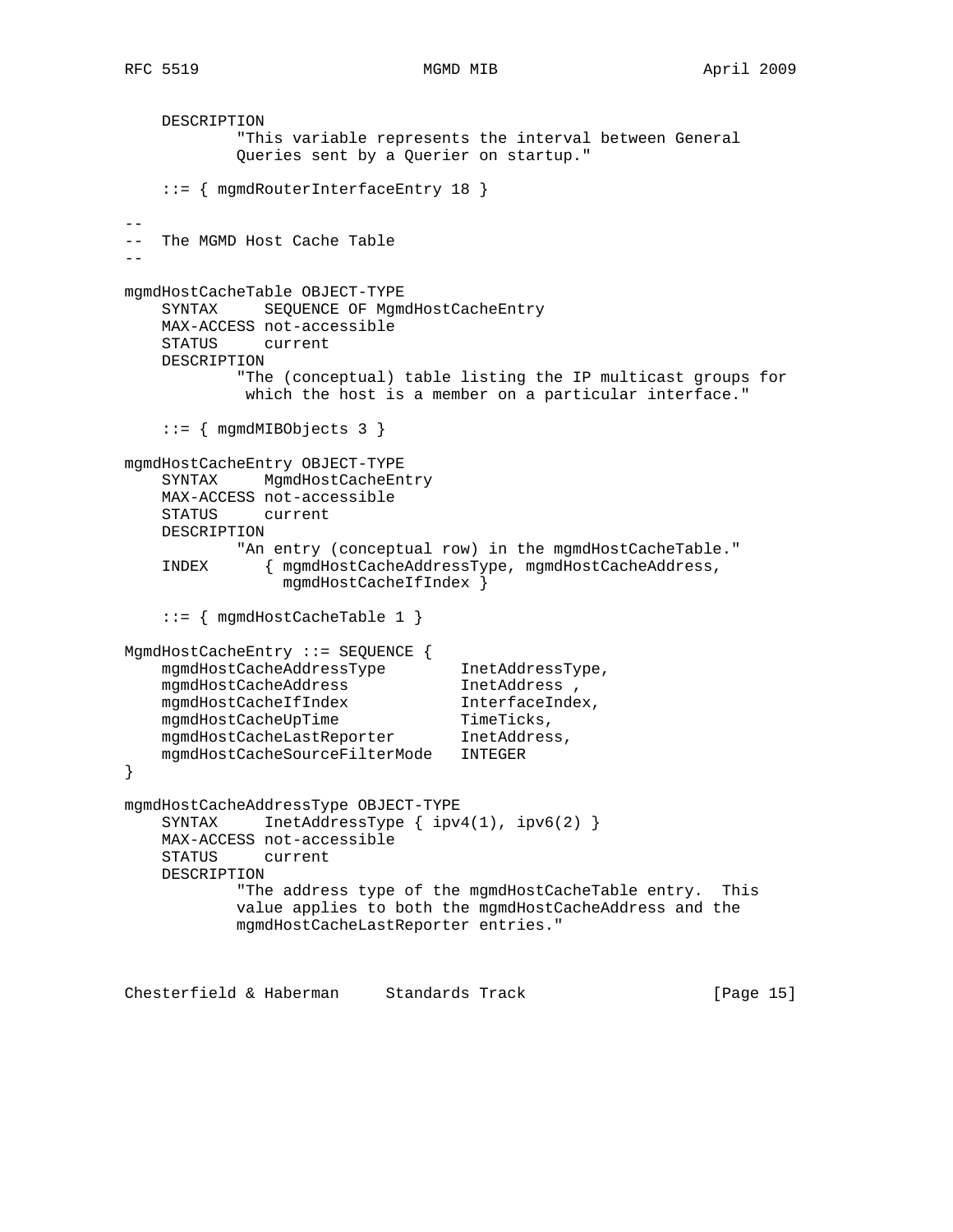::= { mgmdHostCacheEntry 1 } mgmdHostCacheAddress OBJECT-TYPE SYNTAX InetAddress (SIZE(4|16)) MAX-ACCESS not-accessible STATUS current DESCRIPTION "The IP multicast group address for which this entry contains information. The InetAddressType, e.g., IPv4 or IPv6, is identified by the mgmdHostCacheAddressType variable in the mgmdHostCache table." ::= { mgmdHostCacheEntry 2 } mgmdHostCacheIfIndex OBJECT-TYPE SYNTAX InterfaceIndex MAX-ACCESS not-accessible STATUS current DESCRIPTION "The interface for which this entry contains information for an IP multicast group address." ::= { mgmdHostCacheEntry 3 } mgmdHostCacheUpTime OBJECT-TYPE SYNTAX TimeTicks MAX-ACCESS read-only STATUS current DESCRIPTION "The time elapsed since this entry was created." ::= { mgmdHostCacheEntry 4 } mgmdHostCacheLastReporter OBJECT-TYPE SYNTAX InetAddress (SIZE(4|16)) MAX-ACCESS read-only STATUS current DESCRIPTION "The IP address of the source of the last membership report received for this IP multicast group address on this interface. If no membership report has been received, this object has a value of 0. The InetAddressType, e.g., IPv4 or IPv6, is identified by the mgmdHostCacheAddressType variable in the mgmdHostCache table." ::= { mgmdHostCacheEntry 5 } mgmdHostCacheSourceFilterMode OBJECT-TYPE

Chesterfield & Haberman Standards Track [Page 16]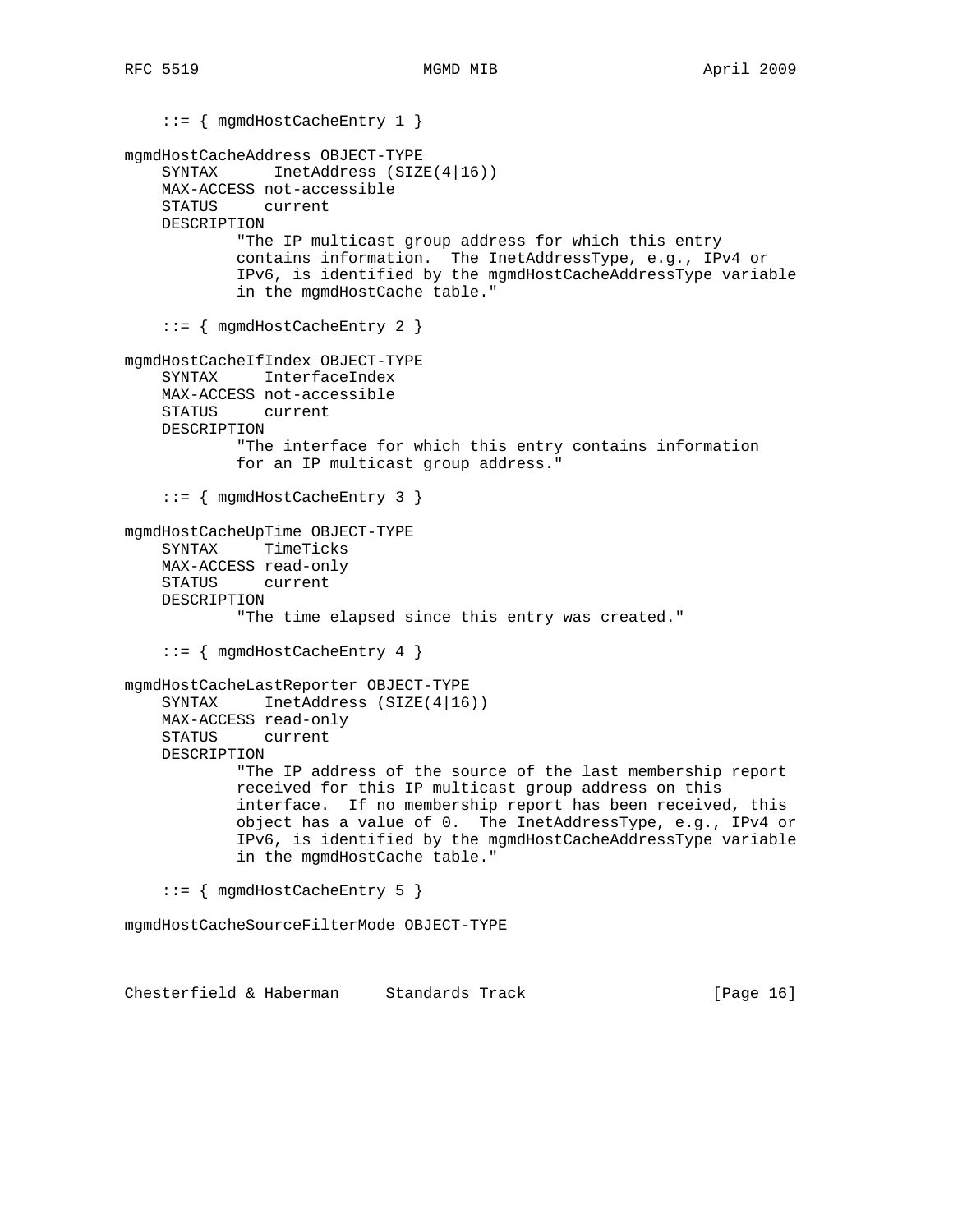SYNTAX INTEGER {include (1), exclude (2) } MAX-ACCESS read-only STATUS current DESCRIPTION "The state in which the interface is currently set. The value indicates the relevance of the corresponding source list entries in the mgmdHostSecListTable for MGMDv3 interfaces." ::= { mgmdHostCacheEntry 6 } -- -- The MGMD Router Cache Table - mgmdRouterCacheTable OBJECT-TYPE SYNTAX SEQUENCE OF MgmdRouterCacheEntry MAX-ACCESS not-accessible STATUS current DESCRIPTION "The (conceptual) table listing the IP multicast groups for which there are members on a particular router interface." ::= { mgmdMIBObjects 4 } mgmdRouterCacheEntry OBJECT-TYPE SYNTAX MgmdRouterCacheEntry MAX-ACCESS not-accessible STATUS current DESCRIPTION "An entry (conceptual row) in the mgmdRouterCacheTable." INDEX { mgmdRouterCacheAddressType, mgmdRouterCacheAddress, mgmdRouterCacheIfIndex } ::= { mgmdRouterCacheTable 1 } MgmdRouterCacheEntry ::= SEQUENCE { mgmdRouterCacheAddressType InetAddressType, mgmdRouterCacheAddress inetAddress, mgmdRouterCacheIfIndex InterfaceIndex, mgmdRouterCacheLastReporter InetAddress, mgmdRouterCacheUpTime TimeTicks, mgmdRouterCacheExpiryTime TimeTicks, mgmdRouterCacheExcludeModeExpiryTimer TimeTicks, mgmdRouterCacheVersion1HostTimer TimeTicks,

Chesterfield & Haberman Standards Track [Page 17]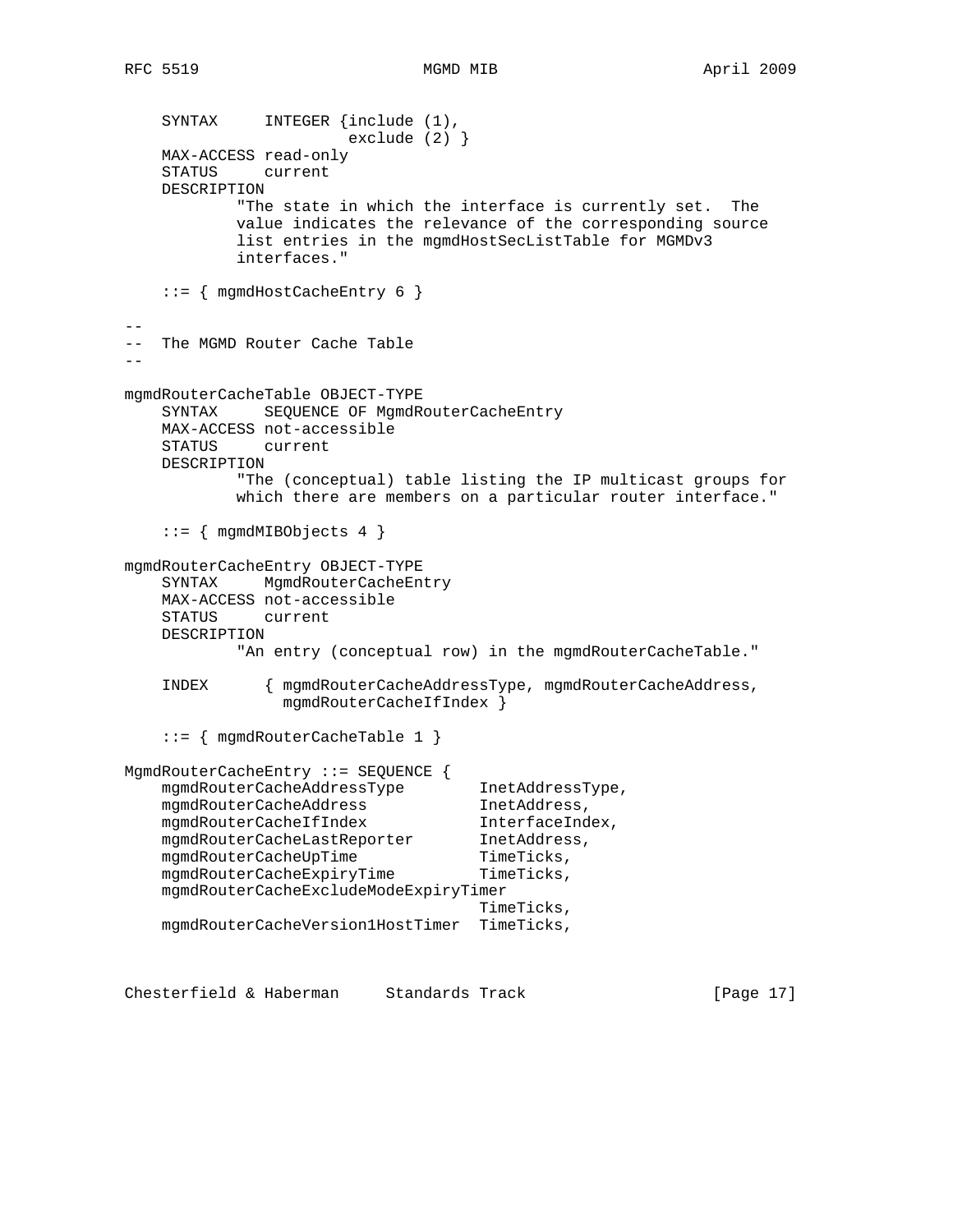```
 mgmdRouterCacheVersion2HostTimer TimeTicks,
    mgmdRouterCacheSourceFilterMode INTEGER
}
mgmdRouterCacheAddressType OBJECT-TYPE
    SYNTAX InetAddressType { ipv4(1), ipv6(2) }
    MAX-ACCESS not-accessible
     STATUS current
     DESCRIPTION
             "The address type of the mgmdRouterCacheTable entry. This
             value applies to both the mgmdRouterCacheAddress and the
             mgmdRouterCacheLastReporter entries."
     ::= { mgmdRouterCacheEntry 1 }
mgmdRouterCacheAddress OBJECT-TYPE
    SYNTAX InetAddress (SIZE(4|16))
     MAX-ACCESS not-accessible
     STATUS current
     DESCRIPTION
             "The IP multicast group address for which this entry
             contains information. The InetAddressType, e.g., IPv4 or
             IPv6, is identified by the mgmdRouterCacheAddressType
             variable in the mgmdRouterCache table."
     ::= { mgmdRouterCacheEntry 2 }
mgmdRouterCacheIfIndex OBJECT-TYPE
     SYNTAX InterfaceIndex
     MAX-ACCESS not-accessible
     STATUS current
     DESCRIPTION
             "The interface for which this entry contains information
             for an IP multicast group address."
     ::= { mgmdRouterCacheEntry 3 }
mgmdRouterCacheLastReporter OBJECT-TYPE
     SYNTAX InetAddress (SIZE(4|16))
     MAX-ACCESS read-only
     STATUS current
     DESCRIPTION
             "The IP address of the source of the last membership report
             received for this IP multicast group address on this
             interface. If no membership report has been received, this
             object has the value 0. The InetAddressType, e.g., IPv4 or
             IPv6, is identified by the mgmdRouterCacheAddressType
             variable in the mgmdRouterCache table."
```
Chesterfield & Haberman Standards Track [Page 18]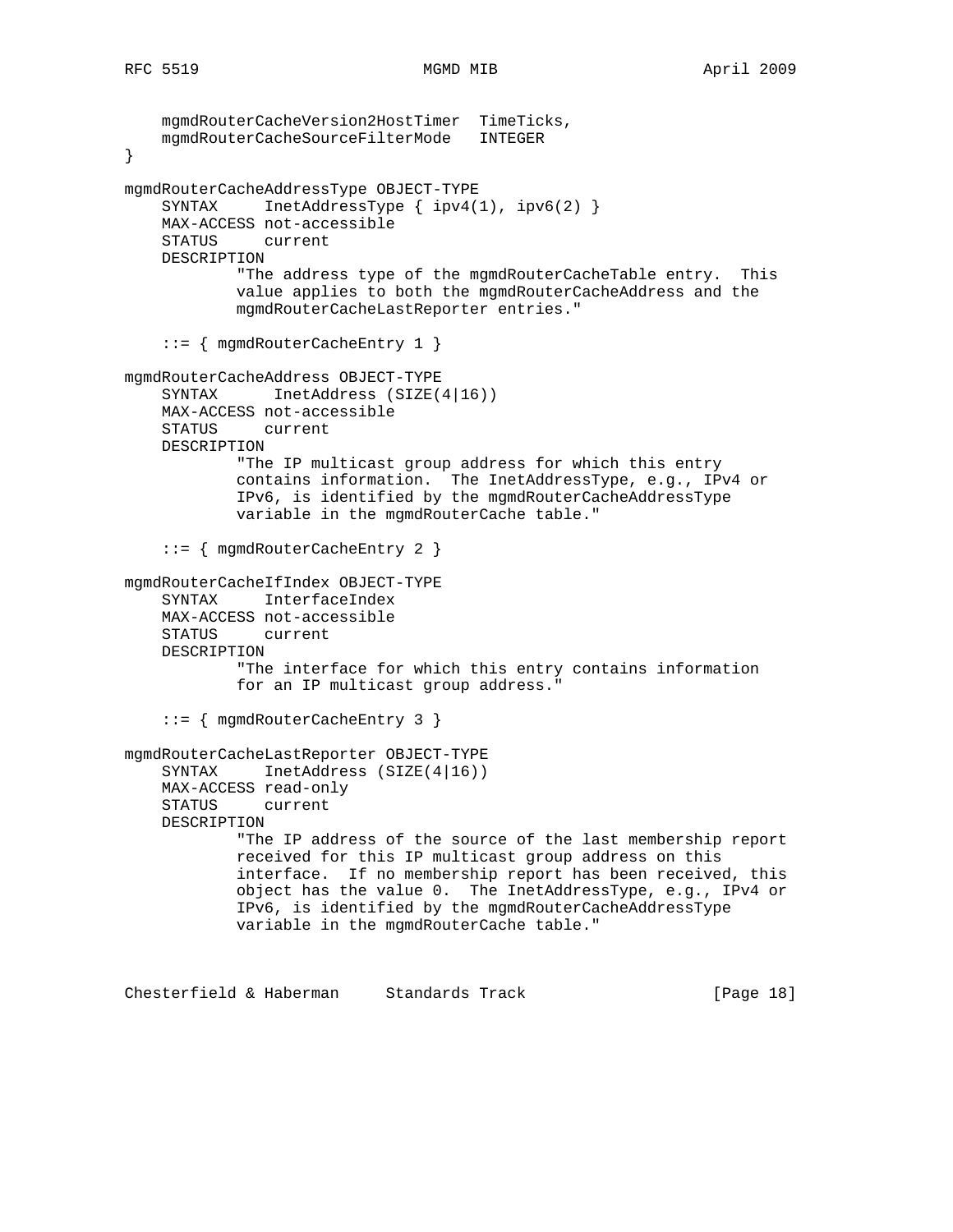```
 ::= { mgmdRouterCacheEntry 4 }
mgmdRouterCacheUpTime OBJECT-TYPE
    SYNTAX TimeTicks
    MAX-ACCESS read-only
    STATUS current
    DESCRIPTION
             "The time elapsed since this entry was created."
     ::= { mgmdRouterCacheEntry 5 }
mgmdRouterCacheExpiryTime OBJECT-TYPE
     SYNTAX TimeTicks
    MAX-ACCESS read-only
    STATUS current
    DESCRIPTION
             "This value represents the time remaining before the Group
             Membership Interval state expires. The value must always be
             greater than or equal to 1."
     ::= { mgmdRouterCacheEntry 6 }
mgmdRouterCacheExcludeModeExpiryTimer OBJECT-TYPE
     SYNTAX TimeTicks
    MAX-ACCESS read-only
    STATUS current
    DESCRIPTION
             "This value is applicable only to MGMDv3-compatible nodes
             and represents the time remaining before the interface
             EXCLUDE state expires and the interface state transitions
             to INCLUDE mode. This value can never be greater than
             mgmdRouterCacheExpiryTime."
     ::= { mgmdRouterCacheEntry 7 }
mgmdRouterCacheVersion1HostTimer OBJECT-TYPE
     SYNTAX TimeTicks
    MAX-ACCESS read-only
    STATUS current
    DESCRIPTION
             "The time remaining until the local router will assume that
             there are no longer any MGMD version 1 members on the IP
             subnet attached to this interface. This entry only applies
             to IGMPv1 hosts, and is not implemented for MLD. Upon
            hearing any MGMDv1 Membership Report (IGMPv1 only), this
             value is reset to the group membership timer. While this
```
Chesterfield & Haberman Standards Track [Page 19]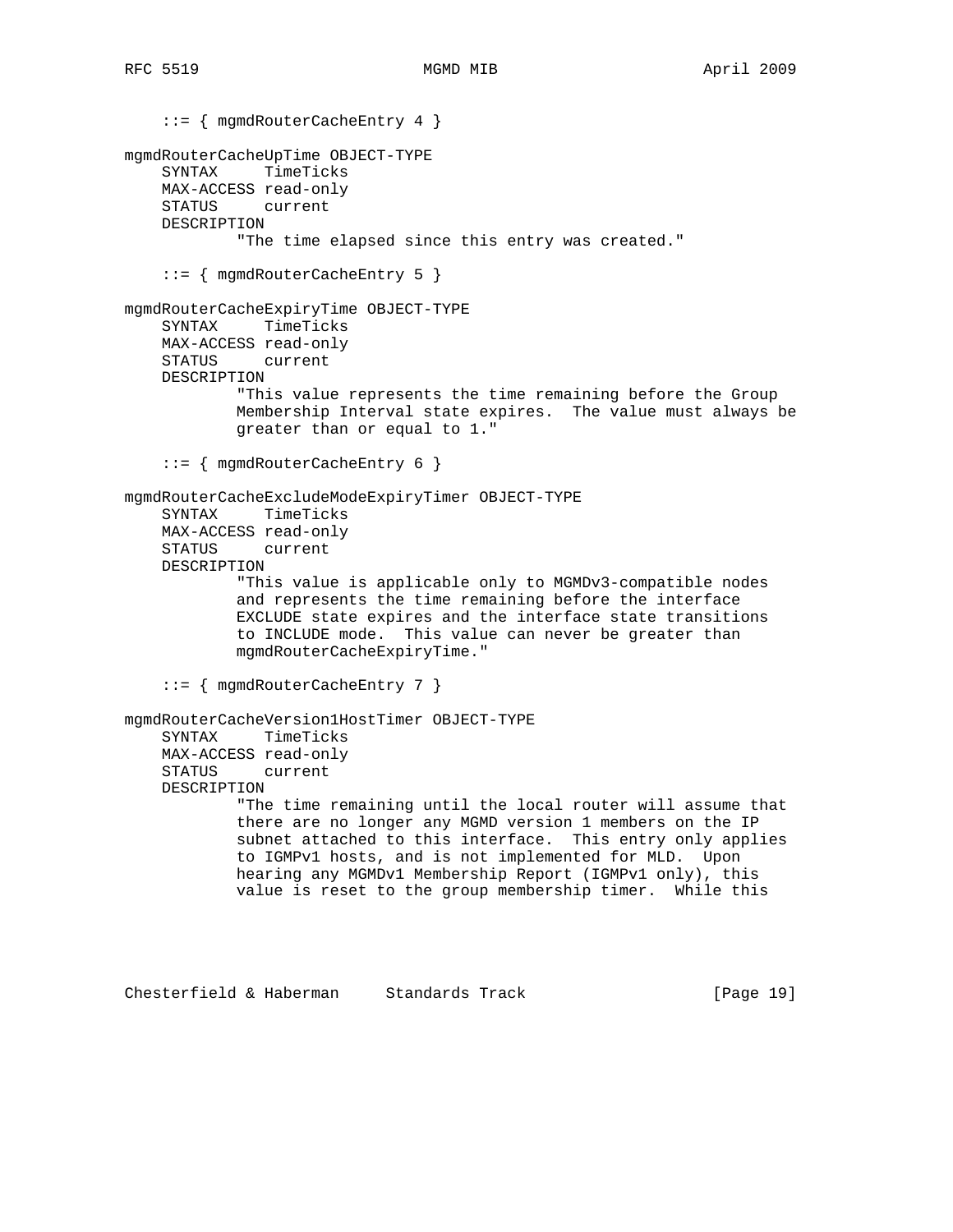time remaining is non-zero, the local router ignores any MGMDv2 Leave messages (IGMPv2 only) for this group that it receives on this interface." ::= { mgmdRouterCacheEntry 8 } mgmdRouterCacheVersion2HostTimer OBJECT-TYPE SYNTAX TimeTicks MAX-ACCESS read-only STATUS current DESCRIPTION "The time remaining until the local router will assume that there are no longer any MGMD version 2 members on the IP subnet attached to this interface. This entry applies to both IGMP and MLD hosts. Upon hearing any MGMDv2 Membership Report, this value is reset to the group membership timer. Assuming no MGMDv1 hosts have been detected, the local router does not ignore any MGMDv2 Leave messages for this group that it receives on this interface." ::= { mgmdRouterCacheEntry 9 } mgmdRouterCacheSourceFilterMode OBJECT-TYPE SYNTAX INTEGER {include (1), exclude (2) } MAX-ACCESS read-only STATUS current DESCRIPTION "The current cache state, applicable to MGMDv3-compatible nodes. The value indicates whether the state is INCLUDE or EXCLUDE." ::= { mgmdRouterCacheEntry 10 }  $- -$ -- The MGMD Inverse Host interface/cache lookup Table - mgmdInverseHostCacheTable OBJECT-TYPE SYNTAX SEQUENCE OF MgmdInverseHostCacheEntry MAX-ACCESS not-accessible STATUS current DESCRIPTION "The (conceptual) table listing the interfaces that are members of a particular group. This is an inverse lookup table for entries in the mgmdHostCacheTable." ::= { mgmdMIBObjects 5 }

Chesterfield & Haberman Standards Track [Page 20]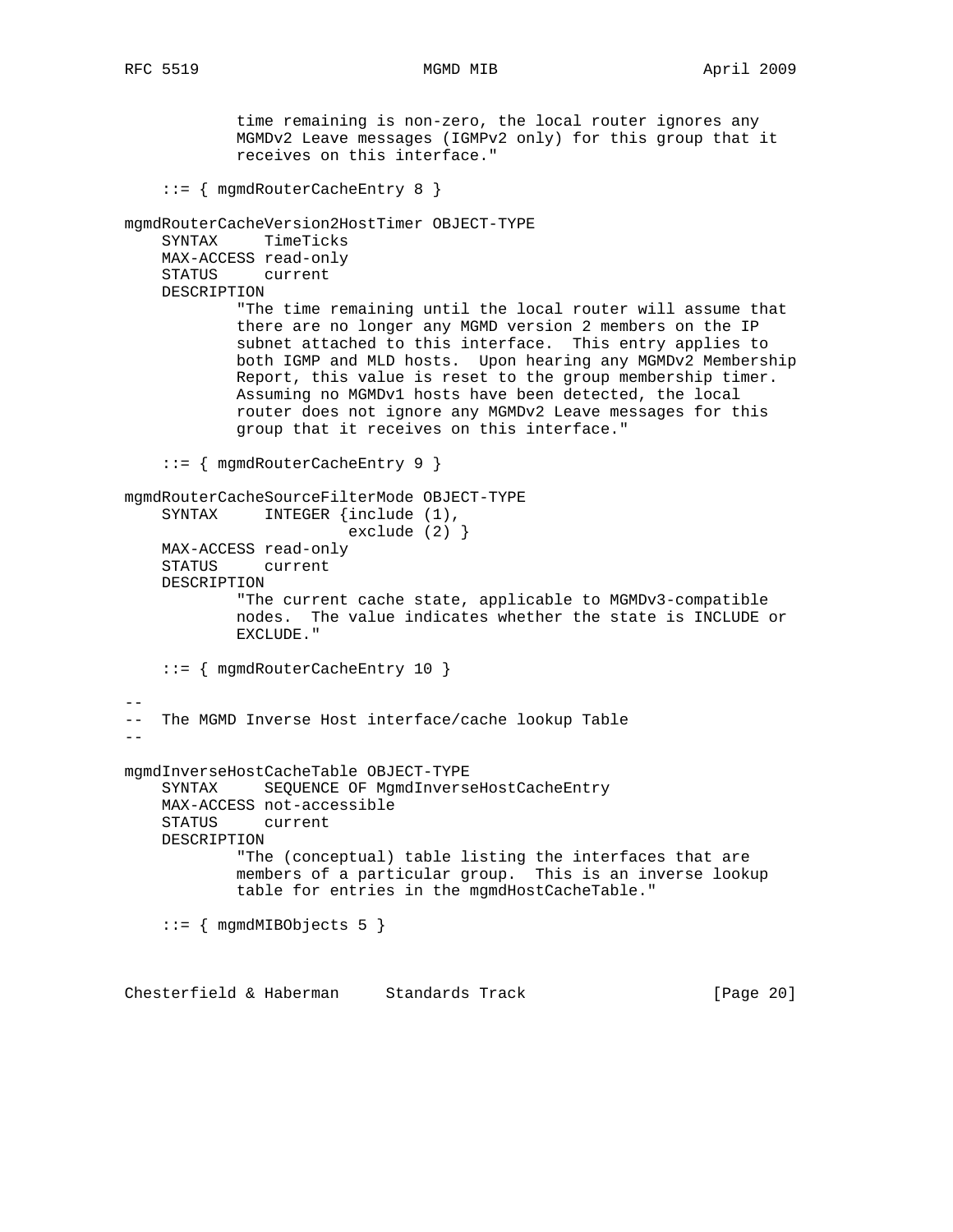```
mgmdInverseHostCacheEntry OBJECT-TYPE
     SYNTAX MgmdInverseHostCacheEntry
    MAX-ACCESS not-accessible
     STATUS current
    DESCRIPTION
             "An entry (conceptual row) in the
             mgmdInverseHostCacheTable."
     INDEX { mgmdInverseHostCacheIfIndex,
                  mgmdInverseHostCacheAddressType,
                  mgmdInverseHostCacheAddress}
     ::= { mgmdInverseHostCacheTable 1 }
MgmdInverseHostCacheEntry ::= SEQUENCE {
    mgmdInverseHostCacheIfIndex InterfaceIndex,<br>mgmdInverseHostCacheAddressType InetAddressType,
   mgmdInverseHostCacheAddressType
    mgmdInverseHostCacheAddress InetAddress
}
mgmdInverseHostCacheIfIndex OBJECT-TYPE
    SYNTAX InterfaceIndex
    MAX-ACCESS not-accessible
    STATUS current
    DESCRIPTION
             "The interface for which this entry contains information."
     ::= { mgmdInverseHostCacheEntry 1 }
mgmdInverseHostCacheAddressType OBJECT-TYPE
    SYNTAX InetAddressType { ipv4(1), ipv6(2) }
    MAX-ACCESS not-accessible
    STATUS current
    DESCRIPTION
             "The address type of the mgmdInverseHostCacheTable entry."
     ::= { mgmdInverseHostCacheEntry 2 }
mgmdInverseHostCacheAddress OBJECT-TYPE
    SYNTAX InetAddress (SIZE(4|16))
    MAX-ACCESS read-only
    STATUS current
    DESCRIPTION
             "The IP multicast group address for which this entry
             contains information about an interface. The
             InetAddressType, e.g., IPv4 or IPv6, is identified by the
             mgmdInverseHostCacheAddressType variable in the
             mgmdInverseHostCache table."
```
Chesterfield & Haberman Standards Track [Page 21]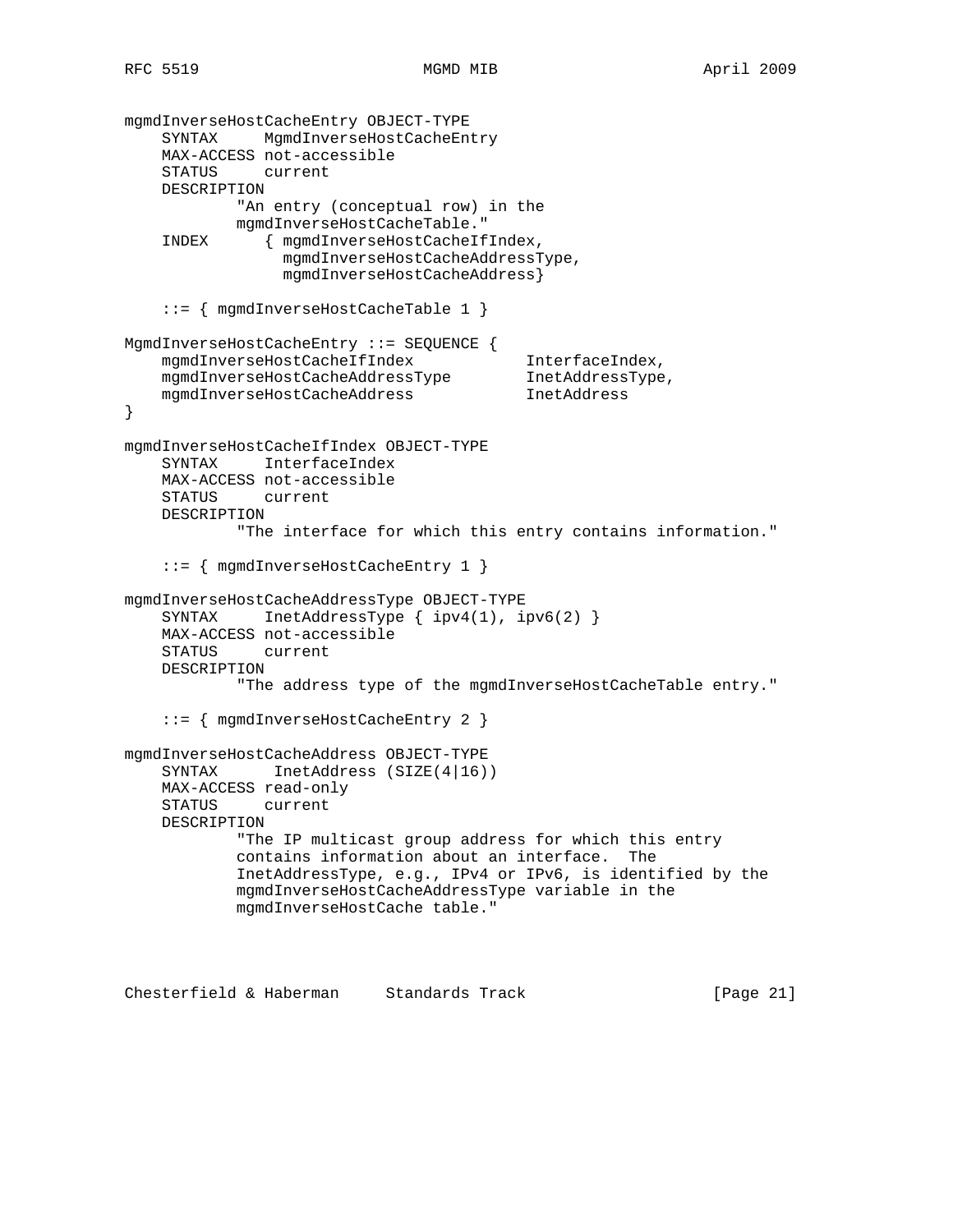```
 ::= { mgmdInverseHostCacheEntry 3 }
--
   The MGMD Inverse Router interface/cache lookup Table
--
mgmdInverseRouterCacheTable OBJECT-TYPE
    SYNTAX SEQUENCE OF MgmdInverseRouterCacheEntry
    MAX-ACCESS not-accessible
    STATUS current
    DESCRIPTION
             "The (conceptual) table listing the interfaces that
            are members of a particular group. This is an inverse
             lookup table for entries in the mgmdRouterCacheTable."
     ::= { mgmdMIBObjects 6 }
mgmdInverseRouterCacheEntry OBJECT-TYPE
    SYNTAX MgmdInverseRouterCacheEntry
    MAX-ACCESS not-accessible
    STATUS current
    DESCRIPTION
             "An entry (conceptual row) in the
            mgmdInverseRouterCacheTable."
     INDEX { mgmdInverseRouterCacheIfIndex,
                 mgmdInverseRouterCacheAddressType,
                 mgmdInverseRouterCacheAddress }
     ::= { mgmdInverseRouterCacheTable 1 }
MgmdInverseRouterCacheEntry ::= SEQUENCE {
    mgmdInverseRouterCacheIfIndex InterfaceIndex,
   mgmdInverseRouterCacheAddressType
    mgmdInverseRouterCacheAddress InetAddress
}
mgmdInverseRouterCacheIfIndex OBJECT-TYPE
     SYNTAX InterfaceIndex
    MAX-ACCESS not-accessible
     STATUS current
    DESCRIPTION
             "The interface for which this entry contains information
            for an IP multicast group address."
     ::= { mgmdInverseRouterCacheEntry 1 }
mgmdInverseRouterCacheAddressType OBJECT-TYPE
    SYNTAX InetAddressType { ipv4(1), ipv6(2) }
```
Chesterfield & Haberman Standards Track [Page 22]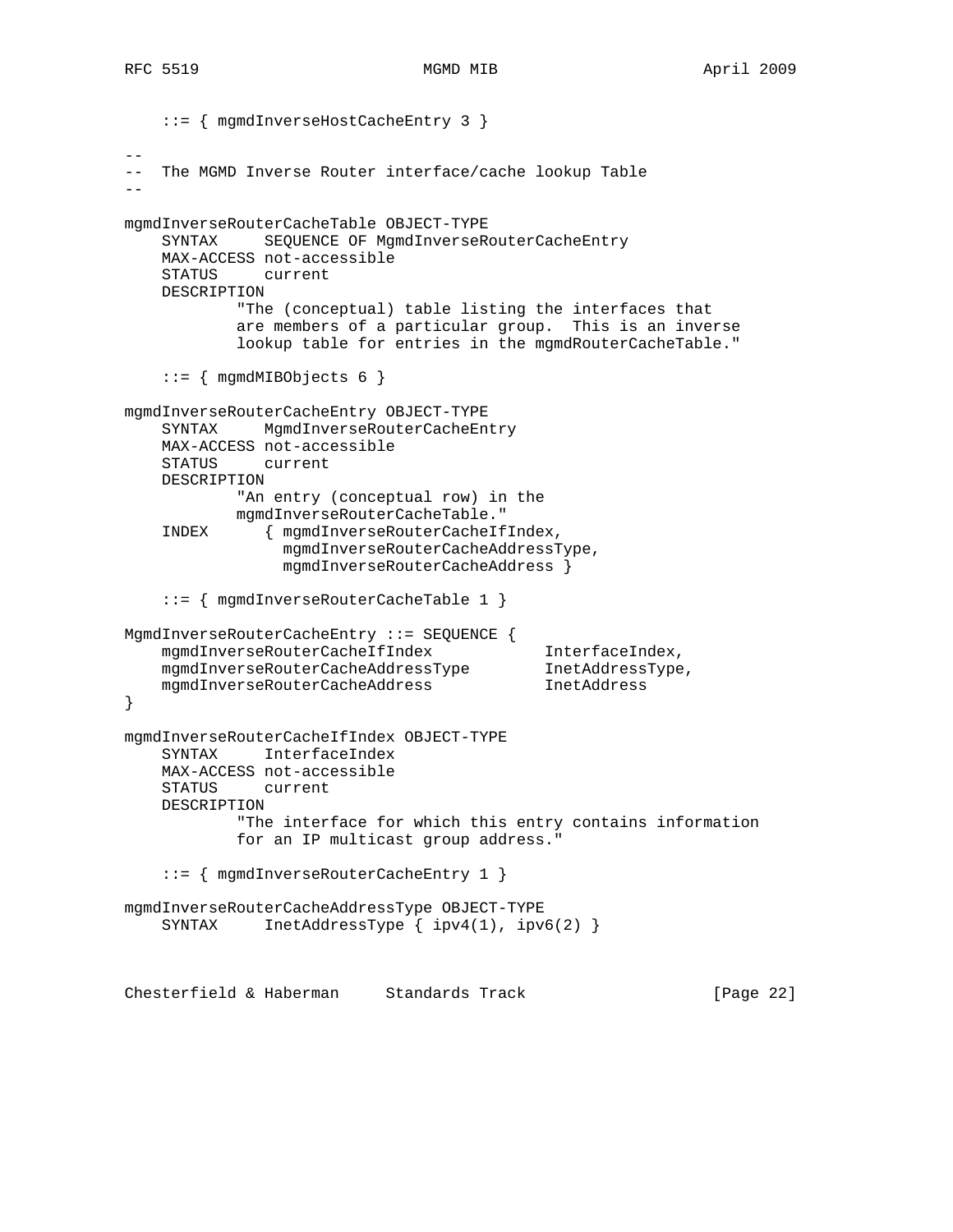```
 MAX-ACCESS not-accessible
     STATUS current
    DESCRIPTION
             "The address type of the mgmdInverseRouterCacheTable entry."
     ::= { mgmdInverseRouterCacheEntry 2 }
mgmdInverseRouterCacheAddress OBJECT-TYPE
    SYNTAX InetAddress (SIZE(4|16))
    MAX-ACCESS read-only
    STATUS current
    DESCRIPTION
            "The IP multicast group address for which this entry
            contains information. The InetAddressType, e.g., IPv4 or
            IPv6, is identified by the mgmdInverseRouterCacheAddressType
            variable in the mgmdInverseRouterCache table."
     ::= { mgmdInverseRouterCacheEntry 3 }
--
-- The MGMD Host Source list Table
--
mgmdHostSrcListTable OBJECT-TYPE
     SYNTAX SEQUENCE OF MgmdHostSrcListEntry
    MAX-ACCESS not-accessible
    STATUS current
    DESCRIPTION
             "The (conceptual) table listing the Source List entries
             corresponding to each interface and multicast group pair
             on a host."
     ::= { mgmdMIBObjects 7 }
mgmdHostSrcListEntry OBJECT-TYPE
   SYNTAX MgmdHostSrcListEntry
    MAX-ACCESS not-accessible
     STATUS current
    DESCRIPTION
            "An entry (conceptual row) in the mgmdHostSrcListTable."
     INDEX { mgmdHostSrcListAddressType, mgmdHostSrcListAddress,
                 mgmdHostSrcListIfIndex, mgmdHostSrcListHostAddress }
     ::= { mgmdHostSrcListTable 1 }
MgmdHostSrcListEntry ::= SEQUENCE {
 mgmdHostSrcListAddressType InetAddressType,
 mgmdHostSrcListAddress InetAddress,
Chesterfield & Haberman Standards Track [Page 23]
```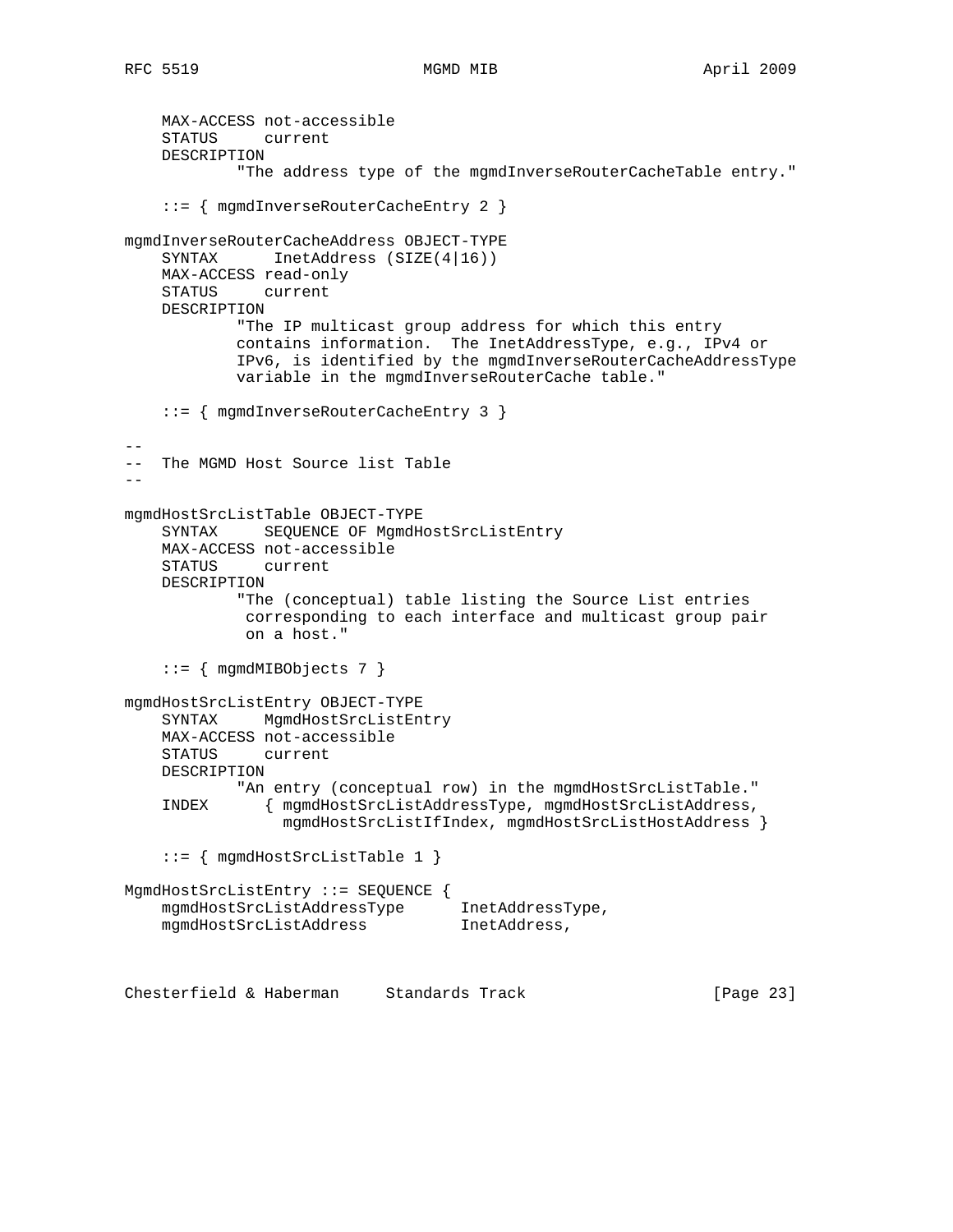```
 mgmdHostSrcListIfIndex InterfaceIndex,
 mgmdHostSrcListHostAddress InetAddress,
mgmdHostSrcListExpire TimeTicks
}
mgmdHostSrcListAddressType OBJECT-TYPE
   SYNTAX InetAddressType { ipv4(1), ipv6(2) }
    MAX-ACCESS not-accessible
    STATUS current
    DESCRIPTION
            "The address type of the InetAddress variables in this
            table. This value applies to the mgmdHostSrcListHostAddress
            and mgmdHostSrcListAddress entries."
     ::= { mgmdHostSrcListEntry 1 }
mgmdHostSrcListAddress OBJECT-TYPE
   SYNTAX InetAddress (SIZE(4|16))
    MAX-ACCESS not-accessible
    STATUS current
    DESCRIPTION
            "The IP multicast group address for which this entry
            contains information."
     ::= { mgmdHostSrcListEntry 2 }
mgmdHostSrcListIfIndex OBJECT-TYPE
    SYNTAX InterfaceIndex
    MAX-ACCESS not-accessible
    STATUS current
    DESCRIPTION
            "The interface for which this entry contains information
            for an IP multicast group address."
     ::= { mgmdHostSrcListEntry 3 }
mgmdHostSrcListHostAddress OBJECT-TYPE
   SYNTAX InetAddress (SIZE(4|16))
    MAX-ACCESS not-accessible
    STATUS current
    DESCRIPTION
            "The host address to which this entry corresponds. The
            mgmdHostCacheSourceFilterMode value for this group address
            and interface indicates whether this host address is
            included or excluded."
     ::= { mgmdHostSrcListEntry 4 }
```
Chesterfield & Haberman Standards Track [Page 24]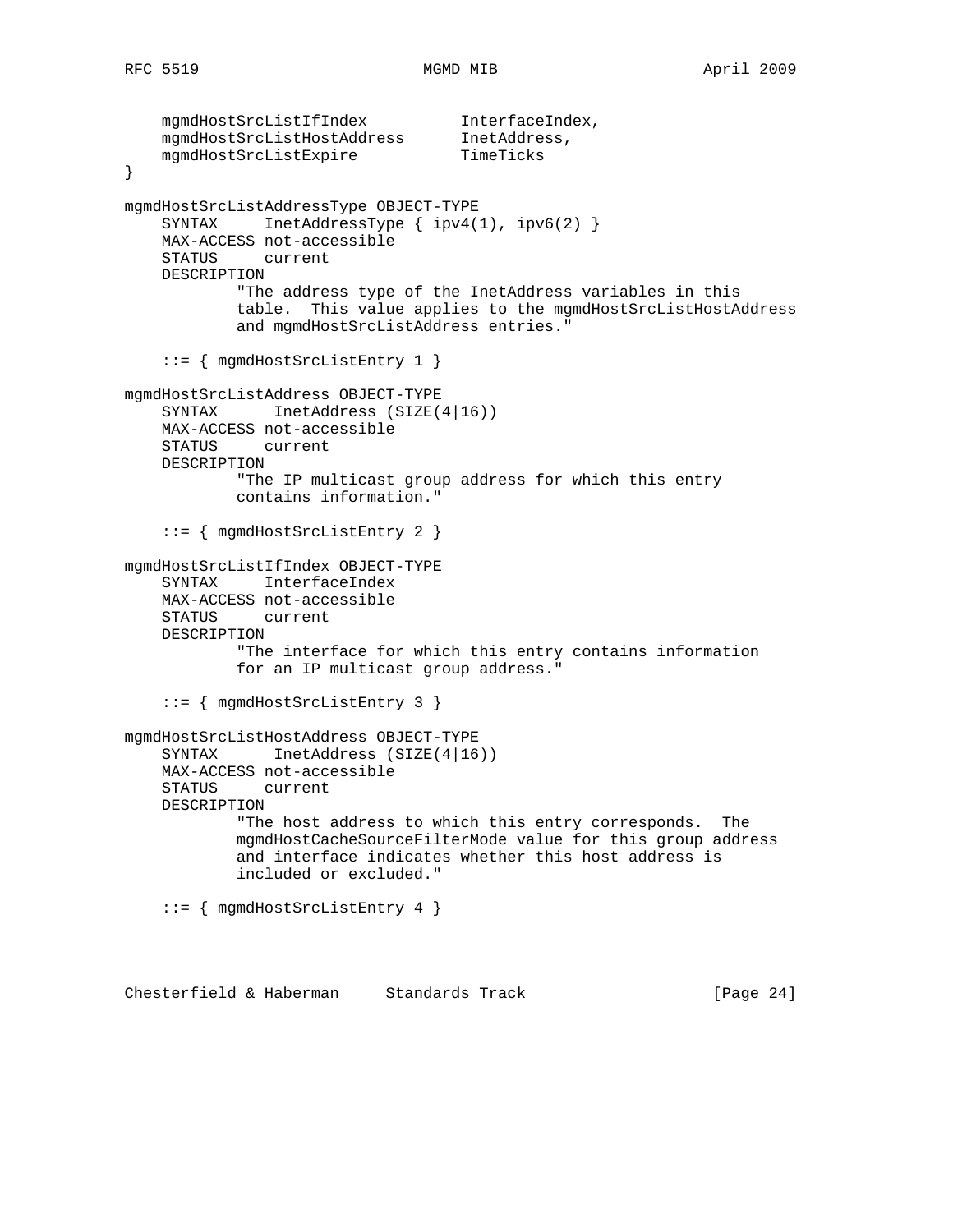```
mgmdHostSrcListExpire OBJECT-TYPE
     SYNTAX TimeTicks
    MAX-ACCESS read-only
     STATUS current
    DESCRIPTION
            "This value indicates the relevance of the SrcList entry,
            whereby a non-zero value indicates this is an INCLUDE state
            value, and a zero value indicates this to be an EXCLUDE
            state value."
     ::= { mgmdHostSrcListEntry 5 }
--
-- The MGMD Router Source list Table
--
mgmdRouterSrcListTable OBJECT-TYPE
    SYNTAX SEQUENCE OF MgmdRouterSrcListEntry
    MAX-ACCESS not-accessible
    STATUS current
    DESCRIPTION
            "The (conceptual) table listing the Source List entries
            corresponding to each interface and multicast group pair on
            a Router."
     ::= { mgmdMIBObjects 8 }
mgmdRouterSrcListEntry OBJECT-TYPE
    SYNTAX MgmdRouterSrcListEntry
    MAX-ACCESS not-accessible
    STATUS current
    DESCRIPTION
            "An entry (conceptual row) in the mgmdRouterSrcListTable."
     INDEX { mgmdRouterSrcListAddressType,
                 mgmdRouterSrcListAddress,
                 mgmdRouterSrcListIfIndex,
                 mgmdRouterSrcListHostAddress }
     ::= { mgmdRouterSrcListTable 1 }
MgmdRouterSrcListEntry ::= SEQUENCE {
    mgmdRouterSrcListAddressType InetAddressType,
 mgmdRouterSrcListAddress InetAddress,
 mgmdRouterSrcListIfIndex InterfaceIndex,
 mgmdRouterSrcListHostAddress InetAddress,
mgmdRouterSrcListExpire TimeTicks
}
```
Chesterfield & Haberman Standards Track [Page 25]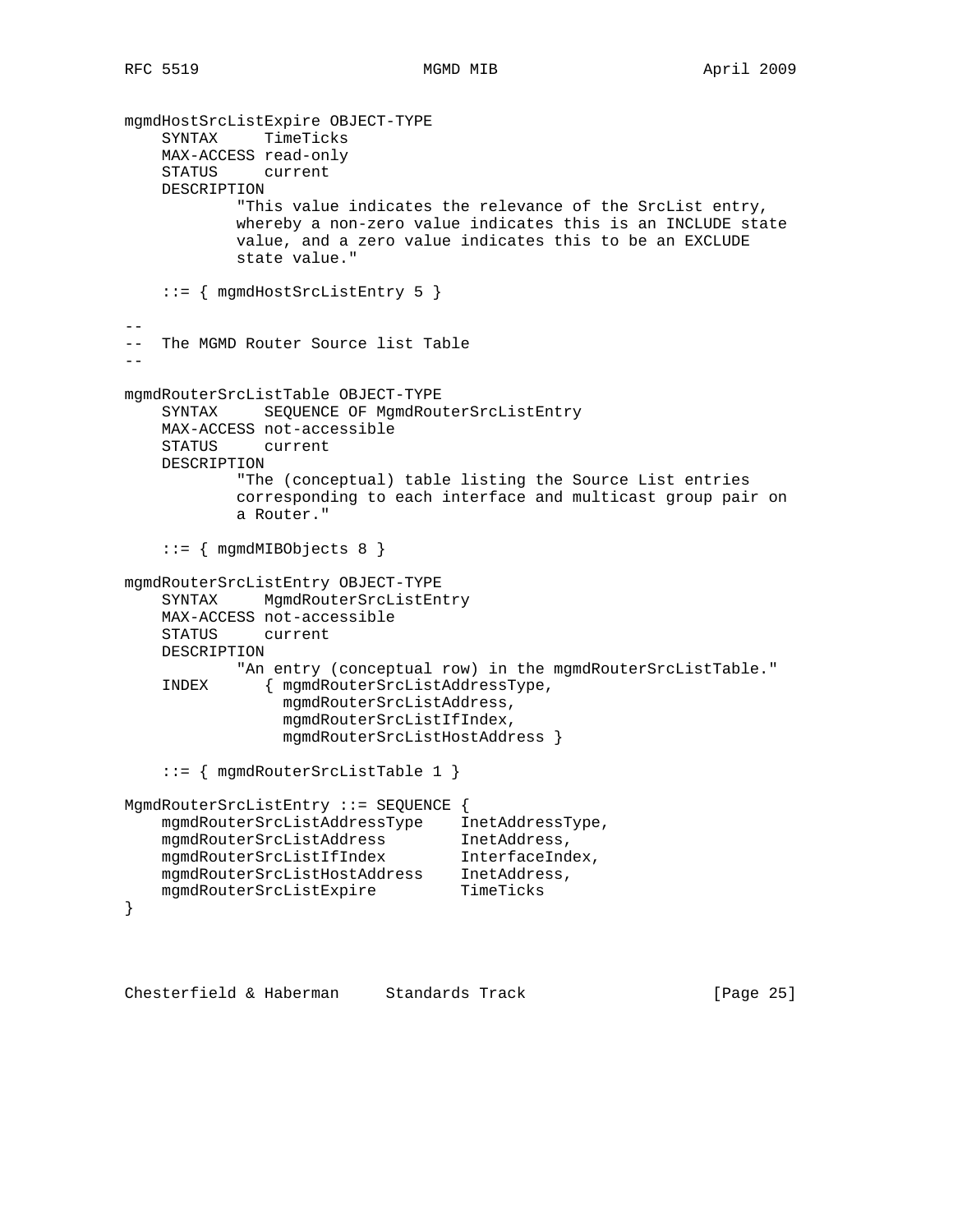```
mgmdRouterSrcListAddressType OBJECT-TYPE
    SYNTAX InetAddressType { ipv4(1), ipv6(2) }
    MAX-ACCESS not-accessible
     STATUS current
    DESCRIPTION
             "The address type of the InetAddress variables in this
            table. This value applies to the
            mgmdRouterSrcListHostAddress and mgmdRouterSrcListAddress
            entries."
     ::= { mgmdRouterSrcListEntry 1 }
mgmdRouterSrcListAddress OBJECT-TYPE
    SYNTAX InetAddress (SIZE(4|16))
    MAX-ACCESS not-accessible
     STATUS current
    DESCRIPTION
            "The IP multicast group address for which this entry
            contains information."
     ::= { mgmdRouterSrcListEntry 2 }
mgmdRouterSrcListIfIndex OBJECT-TYPE
     SYNTAX InterfaceIndex
    MAX-ACCESS not-accessible
    STATUS current
    DESCRIPTION
             "The interface for which this entry contains information
            for an IP multicast group address."
     ::= { mgmdRouterSrcListEntry 3 }
mgmdRouterSrcListHostAddress OBJECT-TYPE
     SYNTAX InetAddress (SIZE(4|16))
    MAX-ACCESS not-accessible
    STATUS current
    DESCRIPTION
             "The host address to which this entry corresponds. The
            mgmdRouterCacheSourceFilterMode value for this group address
             and interface indicates whether this host address is
            included or excluded."
     ::= { mgmdRouterSrcListEntry 4 }
mgmdRouterSrcListExpire OBJECT-TYPE
    SYNTAX TimeTicks
    MAX-ACCESS read-only
    STATUS current
```
Chesterfield & Haberman Standards Track [Page 26]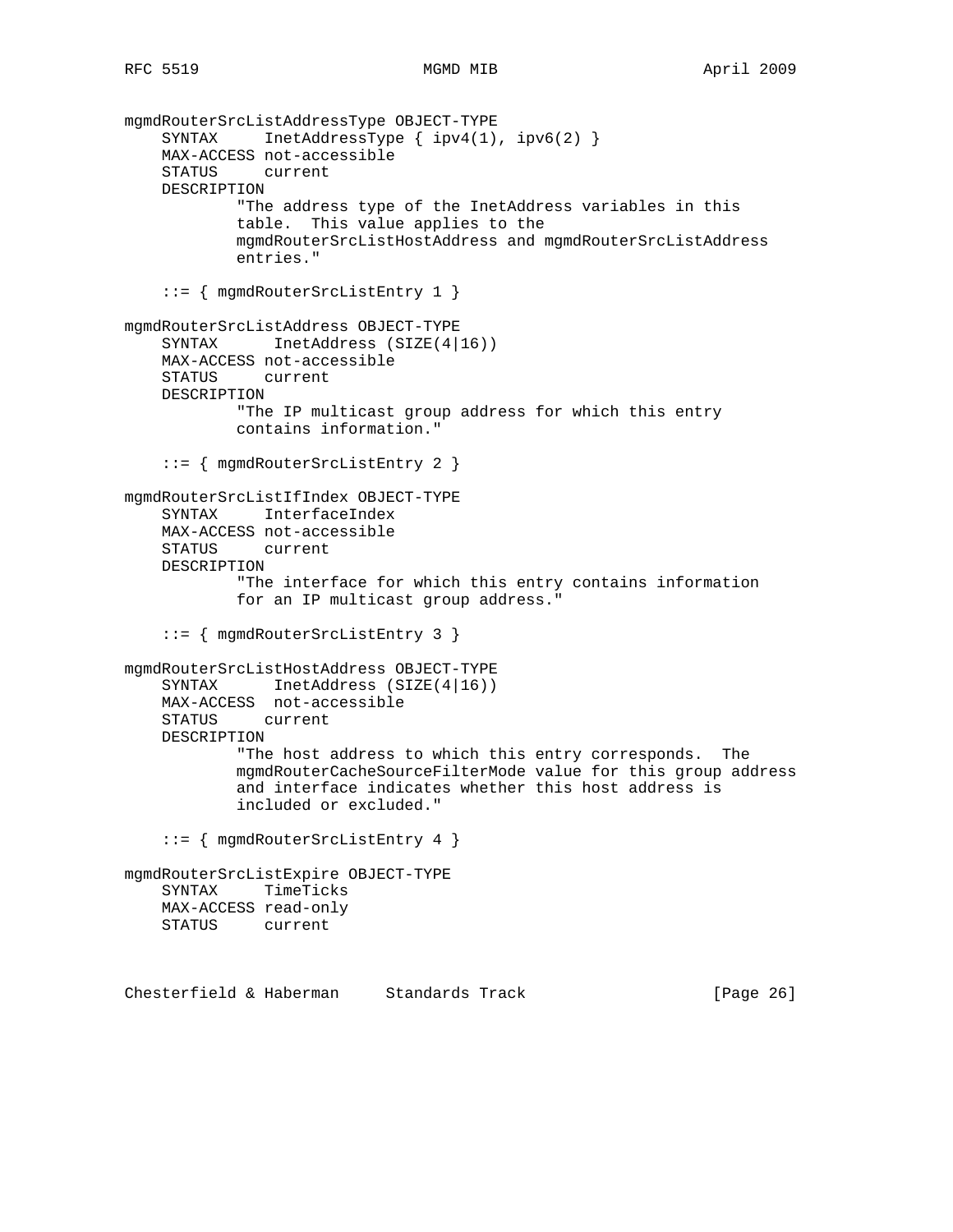DESCRIPTION "This value indicates the relevance of the SrcList entry, whereby a non-zero value indicates this is an INCLUDE state value, and a zero value indicates this to be an EXCLUDE state value." ::= { mgmdRouterSrcListEntry 5 } -- conformance information mgmdMIBConformance OBJECT IDENTIFIER ::= { mgmdStdMIB 2 } mgmdMIBCompliance OBJECT IDENTIFIER ::= { mgmdMIBConformance 1 } mgmdMIBGroups  $OBIECT IDENTIFIER :: = \{ mgmdMIBConformance 2 \}$ -- Protocol Version Conformance -- Read Compliance statement for IGMPv1 Hosts -- IGMPv1 only supports the IPv4 Address Family mgmdIgmpV1HostReadMIBCompliance MODULE-COMPLIANCE STATUS current DESCRIPTION "A read-only compliance statement for hosts running IGMPv1 [RFC1112] and implementing the MGMD MIB. IGMPv1 hosts must support the IPv4 address type." MODULE -- this module MANDATORY-GROUPS { mgmdHostBaseMIBGroup } OBJECT mgmdHostInterfaceStatus SYNTAX RowStatus {active(1)} MIN-ACCESS read-only DESCRIPTION "Read-write or read-create access is not required and only the value 'active(1)' needs to be supported." OBJECT mgmdHostInterfaceVersion SYNTAX Unsigned32 (1) MIN-ACCESS read-only DESCRIPTION "Write access is not required. Only version 1 needs to be supported." GROUP mgmdHostExtendedMIBGroup DESCRIPTION "Supporting this group can be especially useful in an environment with a router that does not support the MGMD MIB."

Chesterfield & Haberman Standards Track [Page 27]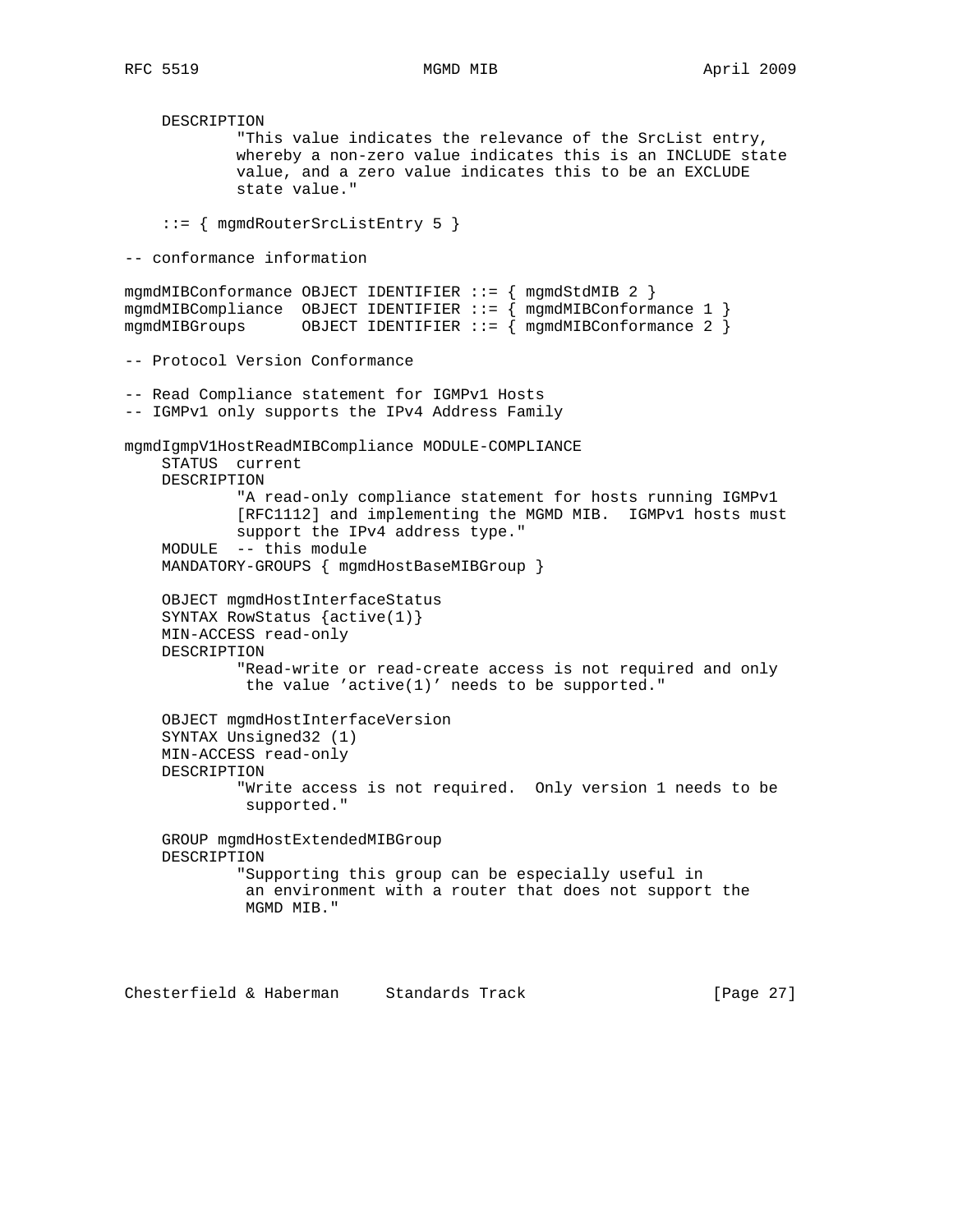::= { mgmdMIBCompliance 1 } -- Read Compliance statement for IGMPv1 Routers -- IGMPv1 only supports the IPv4 Address Family mgmdIgmpV1RouterReadMIBCompliance MODULE-COMPLIANCE STATUS current DESCRIPTION "A read-only compliance statement for routers running IGMPv1 [RFC1112] and implementing the MGMD MIB. IGMPv1 routers only support the IPv4 address type. Non-accessible index objects that only need IPv4 support are: OBJECT mgmdRouterCacheAddressType SYNTAX InetAddressType { ipv4(1) } OBJECT mgmdRouterCacheAddress SYNTAX InetAddress (SIZE(4)) OBJECT mgmdRouterInterfaceQuerierType SYNTAX InetAddressType { ipv4(1) } OBJECT mgmdInverseRouterCacheAddressType SYNTAX InetAddressType { ipv4(1) } " "The Contract of the Contract of the Contract of the Contract of the Contract of the Contract of the Contract of the Contract of the Contract of the Contract of the Contract of the Contract of the Contract of the Contrac MODULE -- this module MANDATORY-GROUPS { mgmdRouterBaseMIBGroup } OBJECT mgmdRouterCacheLastReporter SYNTAX InetAddress (SIZE(4)) DESCRIPTION "IGMPv1 routers only support IPv4 addresses." OBJECT mgmdRouterInterfaceQuerier SYNTAX InetAddress (SIZE(4)) DESCRIPTION "IGMPv1 routers only support IPv4 addresses." OBJECT mgmdInverseRouterCacheAddress SYNTAX InetAddress (SIZE(4)) DESCRIPTION "IGMPv1 routers only support IPv4 addresses." OBJECT mgmdRouterInterfaceVersion SYNTAX Unsigned32 (1)

Chesterfield & Haberman Standards Track [Page 28]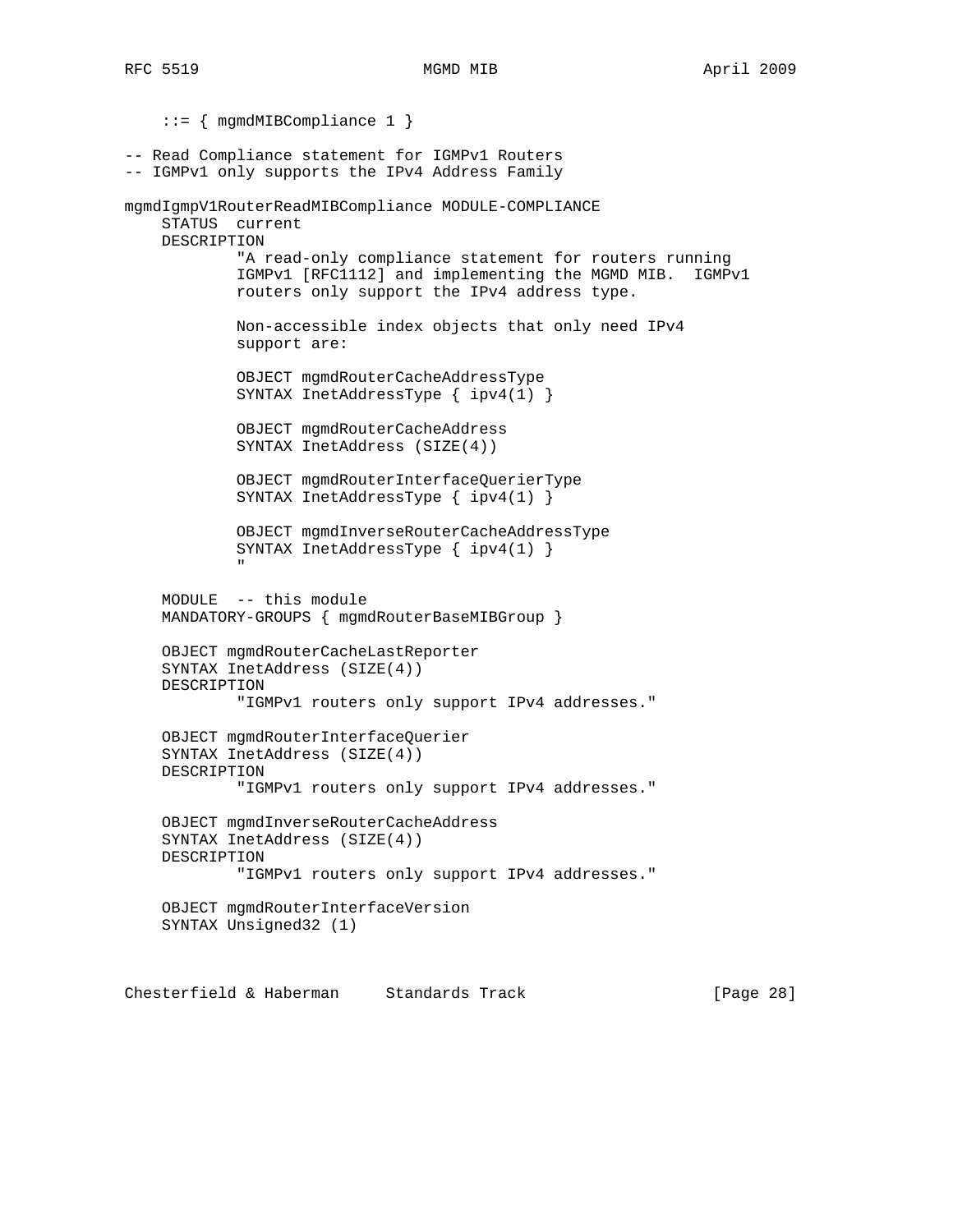MIN-ACCESS read-only DESCRIPTION "Write access is not required. Only version 1 needs to be supported." OBJECT mgmdRouterInterfaceStatus SYNTAX RowStatus {active(1)} MIN-ACCESS read-only DESCRIPTION "Read-write or read-create access is not required and only the value 'active(1)' needs to be supported." OBJECT mgmdRouterInterfaceQueryInterval MIN-ACCESS read-only DESCRIPTION "Write access is not required." ::= { mgmdMIBCompliance 2 } -- Write Compliance statement for IGMPv1 Routers -- IGMPv1 only supports the IPv4 Address Family mgmdIgmpV1RouterWriteMIBCompliance MODULE-COMPLIANCE STATUS current DESCRIPTION "A read-create compliance statement for routers running IGMPv1 [RFC1112] and implementing the MGMD MIB. IGMPv1 routers only support the IPv4 address type. Non-accessible index objects that only need IPv4 support are: OBJECT mgmdRouterCacheAddressType SYNTAX InetAddressType { ipv4(1) } OBJECT mgmdRouterCacheAddress SYNTAX InetAddress (SIZE(4)) OBJECT mgmdRouterInterfaceQuerierType SYNTAX InetAddressType { ipv4(1) } OBJECT mgmdInverseRouterCacheAddressType SYNTAX InetAddressType { ipv4(1) } " "The Contract of the Contract of the Contract of the Contract of the Contract of the Contract of the Contract of the Contract of the Contract of the Contract of the Contract of the Contract of the Contract of the Contrac MODULE -- this module MANDATORY-GROUPS { mgmdRouterBaseMIBGroup }

Chesterfield & Haberman Standards Track [Page 29]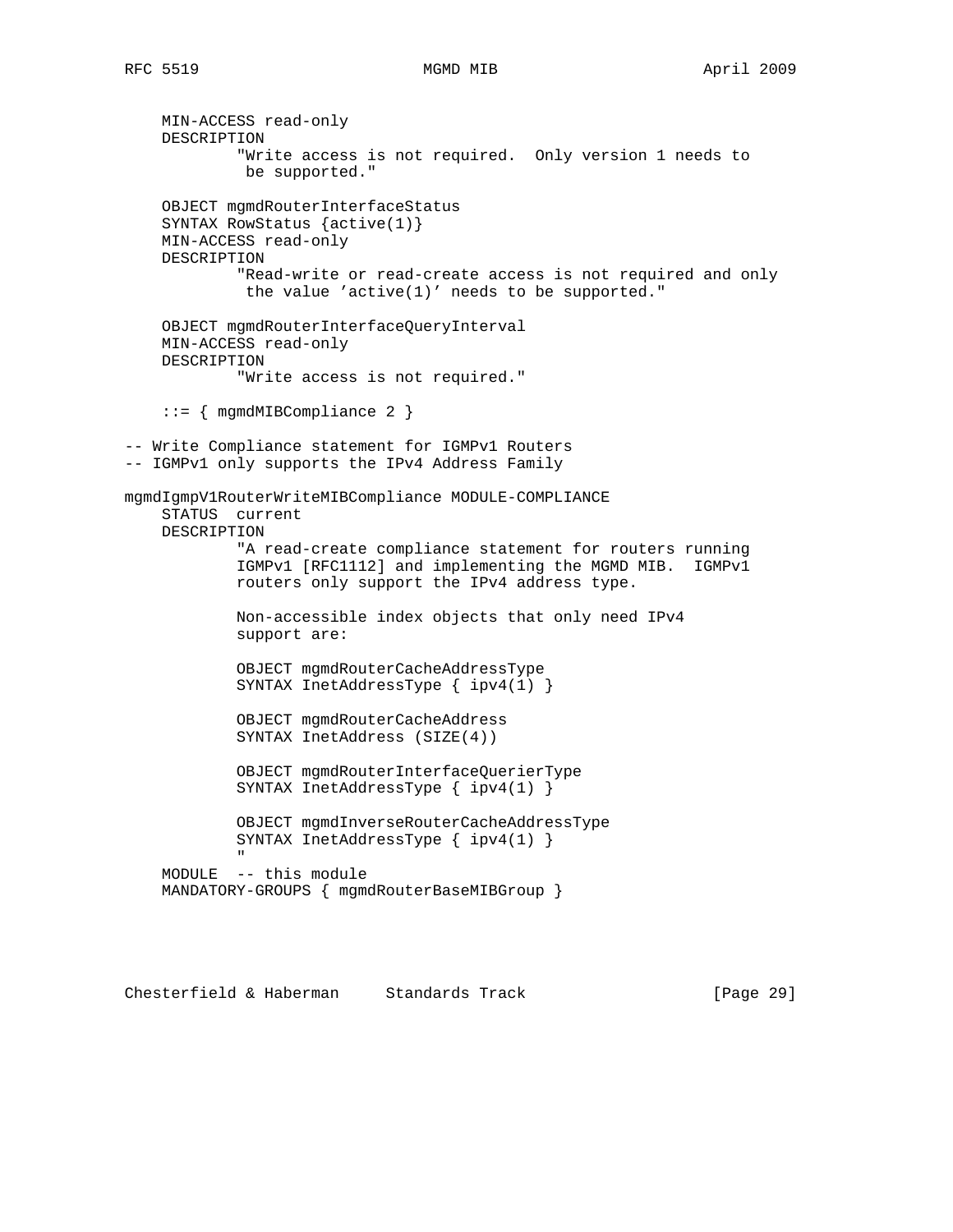OBJECT mgmdRouterCacheLastReporter SYNTAX InetAddress (SIZE(4)) DESCRIPTION "Only IPv4 addresses needed for IGMPv1 router support." OBJECT mgmdRouterInterfaceQuerier SYNTAX InetAddress (SIZE(4)) DESCRIPTION "Only IPv4 addresses needed for IGMPv1 router support." OBJECT mgmdInverseRouterCacheAddress SYNTAX InetAddress (SIZE(4)) DESCRIPTION "Only IPv4 addresses needed for IGMPv1 router support." OBJECT mgmdRouterInterfaceVersion SYNTAX Unsigned32 (1) DESCRIPTION "Write access is not required. Only version 1 needs to be supported." ::= { mgmdMIBCompliance 3 } -- Read Compliance statement for IGMPv2 and MLDv1 Hosts -- IGMPv2 only supports the IPv4 Address Family -- MLDv1 only supports the IPv6 Address Family mgmdIgmpV2MldV1HostReadMIBCompliance MODULE-COMPLIANCE STATUS current DESCRIPTION "A read-only compliance statement for hosts running IGMPv2 [RFC2236] or MLDv1 [RFC2710] and implementing the MGMD MIB. IGMPv2 hosts only support the IPv4 address type and MLDv1 hosts only support the IPv6 address type." MODULE -- this module MANDATORY-GROUPS { mgmdHostBaseMIBGroup, mgmdV2HostMIBGroup } OBJECT mgmdHostInterfaceStatus SYNTAX RowStatus {active(1)} MIN-ACCESS read-only DESCRIPTION "Read-write or read-create access is not required and only the value 'active(1)' needs to be supported." OBJECT mgmdHostInterfaceVersion SYNTAX Unsigned32 (1..2)

Chesterfield & Haberman Standards Track [Page 30]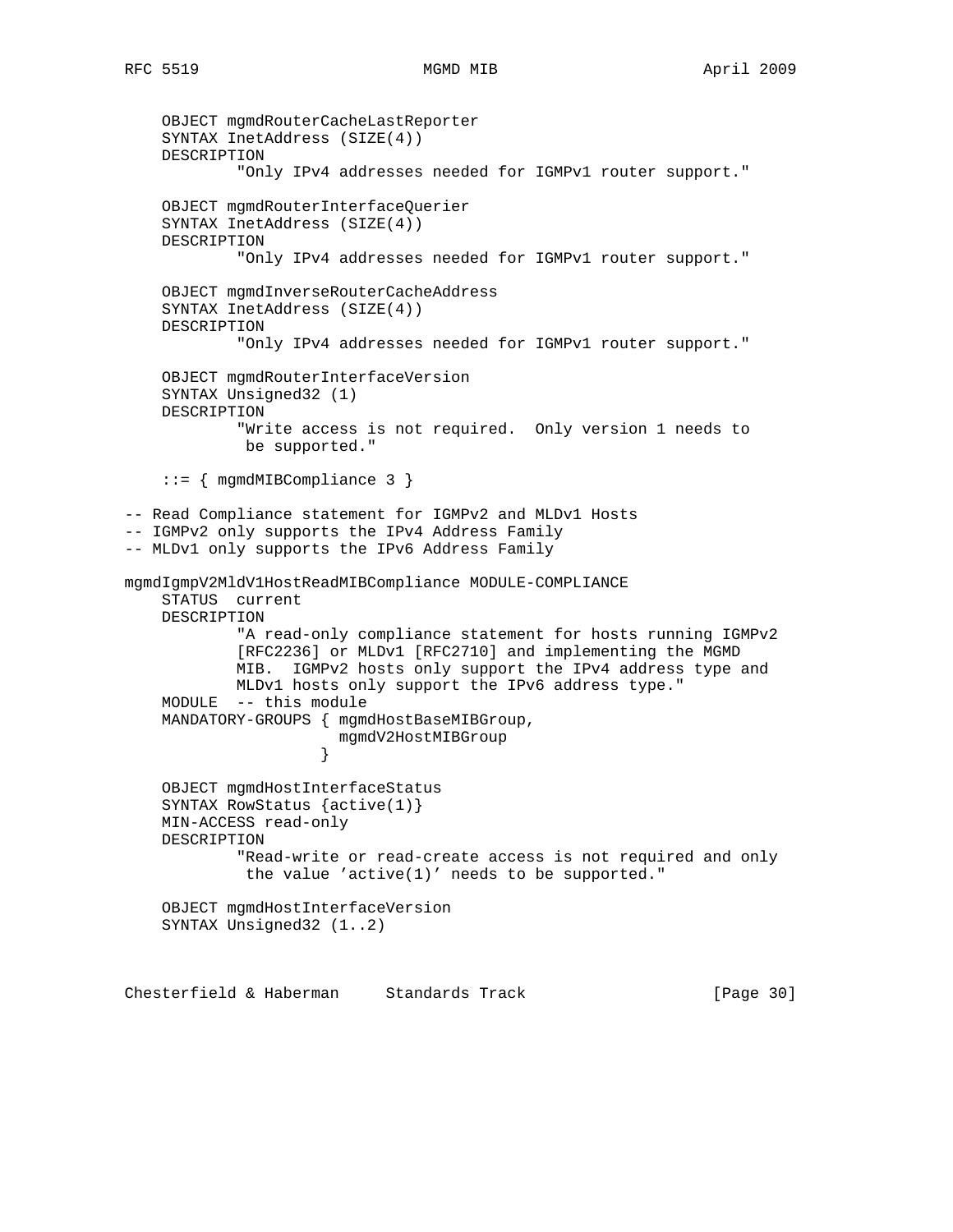MIN-ACCESS read-only DESCRIPTION "Write access is not required. Only versions 1 and 2 need to be supported." GROUP mgmdHostExtendedMIBGroup DESCRIPTION "Supporting this group can be especially useful in an environment with a router that does not support the MGMD MIB." ::= { mgmdMIBCompliance 4 } -- Write Compliance statement for IGMPv2 and MLDv1 Hosts -- IGMPv2 only supports the IPv4 Address Family -- MLDv1 only supports the IPv6 Address Family mgmdIgmpV2MldV1HostWriteMIBCompliance MODULE-COMPLIANCE STATUS current DESCRIPTION "A read-create compliance statement for hosts running IGMPv2 [RFC2236] or MLDv1 [RFC2710] and implementing the MGMD MIB. IGMPv2 hosts only support the IPv4 address type and MLDv1 hosts only support the IPv6 address type." MODULE -- this module MANDATORY-GROUPS { mgmdHostBaseMIBGroup, mgmdV2HostMIBGroup } OBJECT mgmdHostInterfaceVersion SYNTAX Unsigned32 (1..2) DESCRIPTION "Only versions 1 and 2 need to be supported." ::= { mgmdMIBCompliance 5 } -- Read Compliance statement for IGMPv2 and MLDv1 Routers -- IGMPv2 only supports the IPv4 Address Family -- MLDv1 only supports the IPv6 Address Family mgmdIgmpV2MldV1RouterReadMIBCompliance MODULE-COMPLIANCE STATUS current DESCRIPTION "A read-only compliance statement for routers running IGMPv2 [RFC2236] or MLDv1 [RFC2710] and implementing the MGMD MIB. IGMPv2 routers only support the IPv4 address type and MLDv1 routers only support the IPv6 address type." MODULE -- this module MANDATORY-GROUPS { mgmdRouterBaseMIBGroup,

Chesterfield & Haberman Standards Track [Page 31]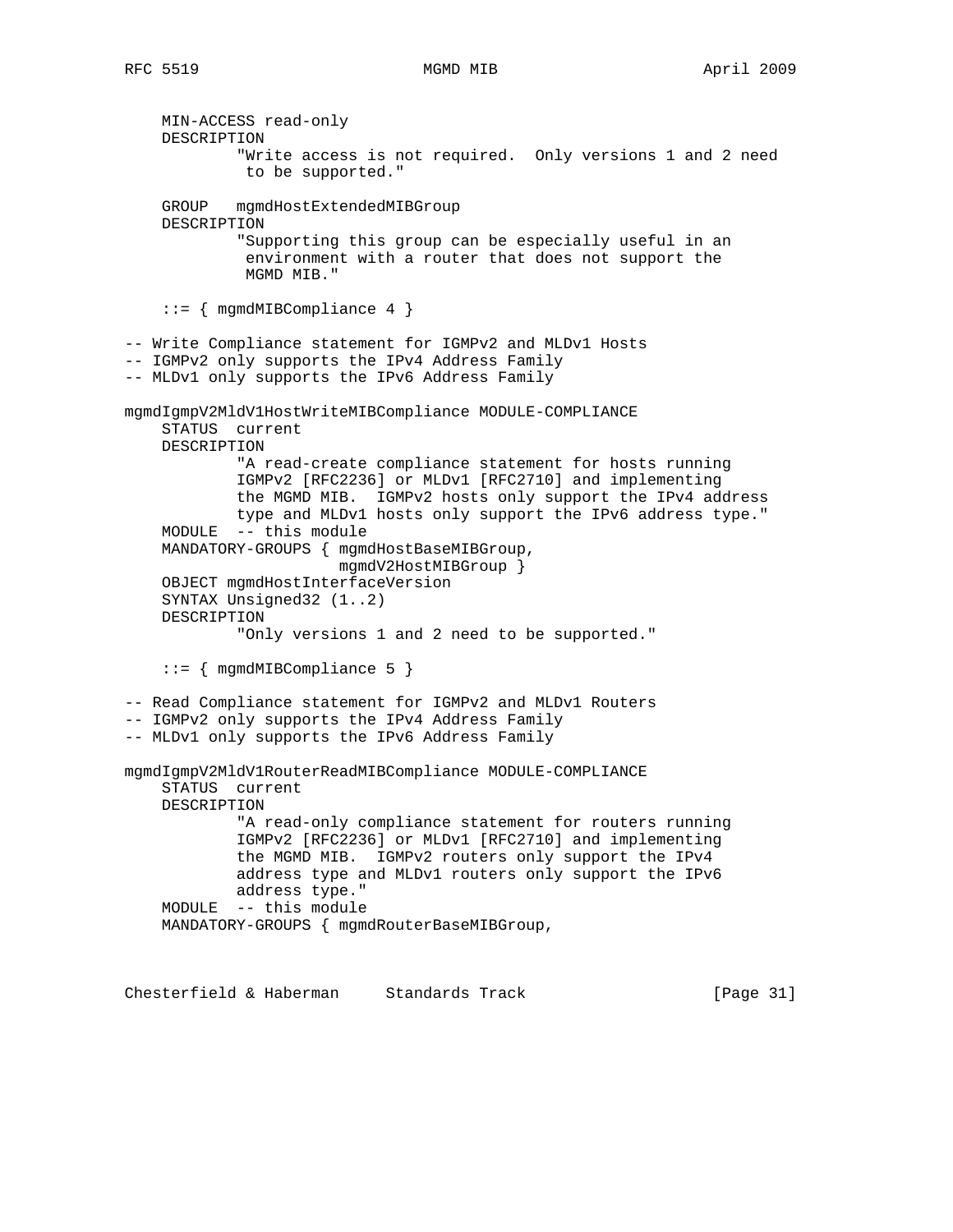mgmdV2RouterBaseMIBGroup } OBJECT mgmdRouterInterfaceLastMemberQueryInterval MIN-ACCESS read-only DESCRIPTION "Write access is not required." OBJECT mgmdRouterInterfaceRobustness MIN-ACCESS read-only DESCRIPTION "Write access is not required." OBJECT mgmdRouterInterfaceQueryMaxResponseTime MIN-ACCESS read-only DESCRIPTION "Write access is not required." OBJECT mgmdRouterInterfaceVersion SYNTAX Unsigned32 (1..2) MIN-ACCESS read-only DESCRIPTION "Write access is not required. Only versions 1 and 2 need to be supported." OBJECT mgmdRouterInterfaceStatus SYNTAX RowStatus {active(1)} MIN-ACCESS read-only DESCRIPTION "Read-write or read-create access is not required and only the value 'active(1)' needs to be supported." OBJECT mgmdRouterInterfaceQueryInterval MIN-ACCESS read-only DESCRIPTION "Write access is not required." GROUP mgmdV2ProxyMIBGroup DESCRIPTION "Write access is not required." ::= { mgmdMIBCompliance 6 } -- Write Compliance statement for IGMPv2, IGMPv3, MLDv1, and MLDv2 -- Routers -- IGMPv2 and IGMPv3 only support the IPv4 Address Family -- MLDv1 and MLDv2 only support the IPv6 Address Family

Chesterfield & Haberman Standards Track [Page 32]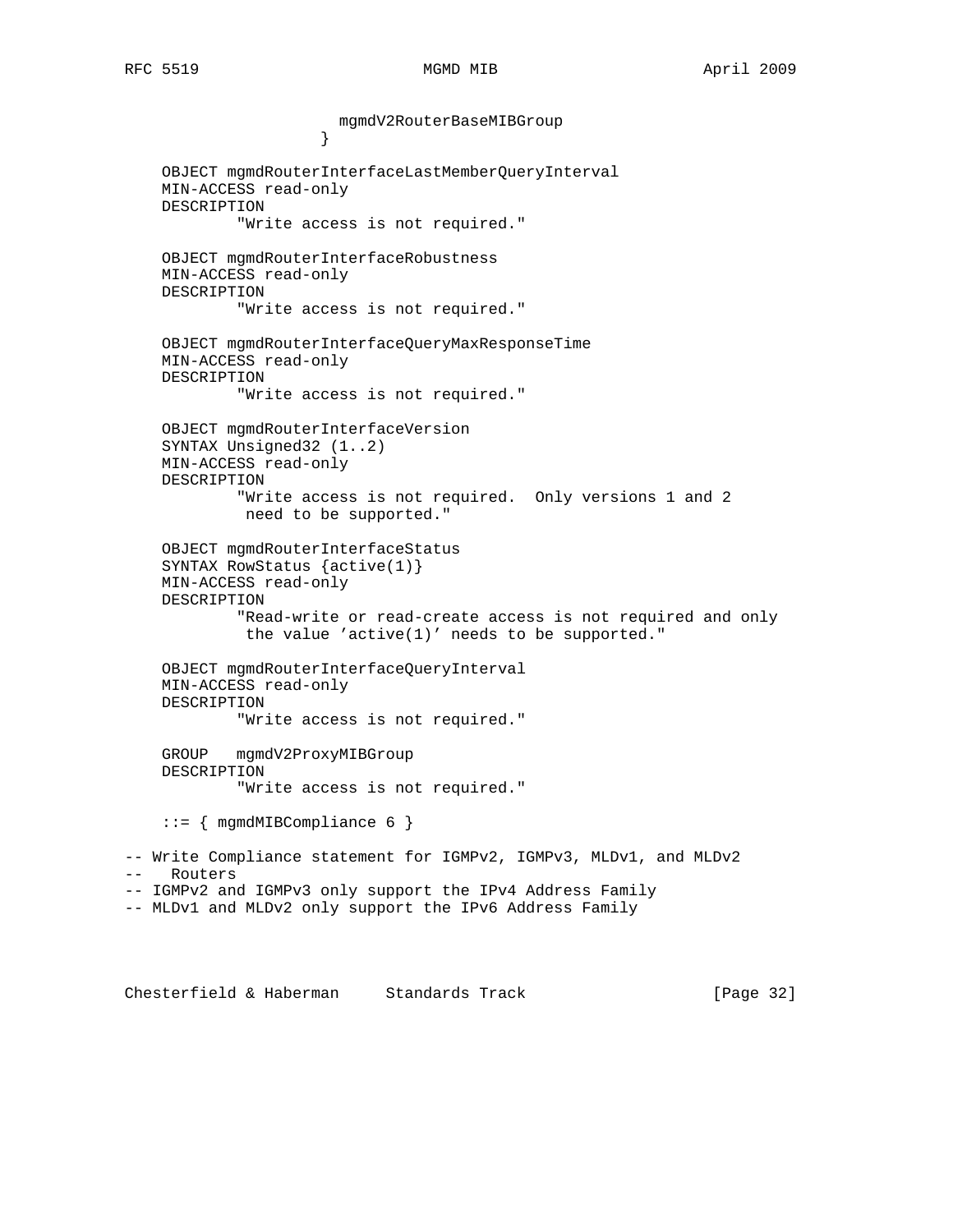```
mgmdIgmpV2V3MldV1V2RouterWriteMIBCompliance MODULE-COMPLIANCE
     STATUS current
     DESCRIPTION
             "A read-create compliance statement for routers running
             IGMPv2 [RFC2236], IGMPv3 [RFC3376], MLDv1 [RFC2710], or
             MLDv2 [RFC3810] and implementing the MGMD MIB. IGMPv2 and
            IGMPv3 routers only support the IPv4 address type, while
            MLDv1 and MLDv2 routers only support the IPv6 address type."
     MODULE -- this module
     MANDATORY-GROUPS { mgmdRouterBaseMIBGroup,
                       mgmdV2RouterBaseMIBGroup
 }
     GROUP mgmdV2ProxyMIBGroup
     DESCRIPTION
            "Read-create access is required."
     ::= { mgmdMIBCompliance 7 }
-- Read Compliance statement for IGMPv2, IGMPv3, MLDv1, and MLDv2 Hosts
-- IGMPv2 and IGMPv3 only support the IPv4 Address Family
-- MLDv1 and MLDv2 only support the IPv6 Address Family
mgmdIgmpV3MldV2HostReadMIBCompliance MODULE-COMPLIANCE
     STATUS current
     DESCRIPTION
             "The compliance statement for hosts running IGMPv3
             [RFC3376] or MLDv2 [RFC3810] and implementing the
            MGMD MIB. IGMPv3 hosts only support the IPv4 address
            type and MLDv2 hosts only support the IPv6 address type."
     MODULE -- this module
     MANDATORY-GROUPS { mgmdHostBaseMIBGroup,
                       mgmdV2HostMIBGroup,
                       mgmdV3HostMIBGroup
 }
     OBJECT mgmdHostInterfaceVersion
     MIN-ACCESS read-only
     DESCRIPTION
             "Write access is not required."
     OBJECT mgmdHostInterfaceStatus
     SYNTAX RowStatus {active(1)}
     MIN-ACCESS read-only
     DESCRIPTION
             "Read-write or read-create access is not required and only
              the value 'active(1)' needs to be supported."
```
Chesterfield & Haberman Standards Track [Page 33]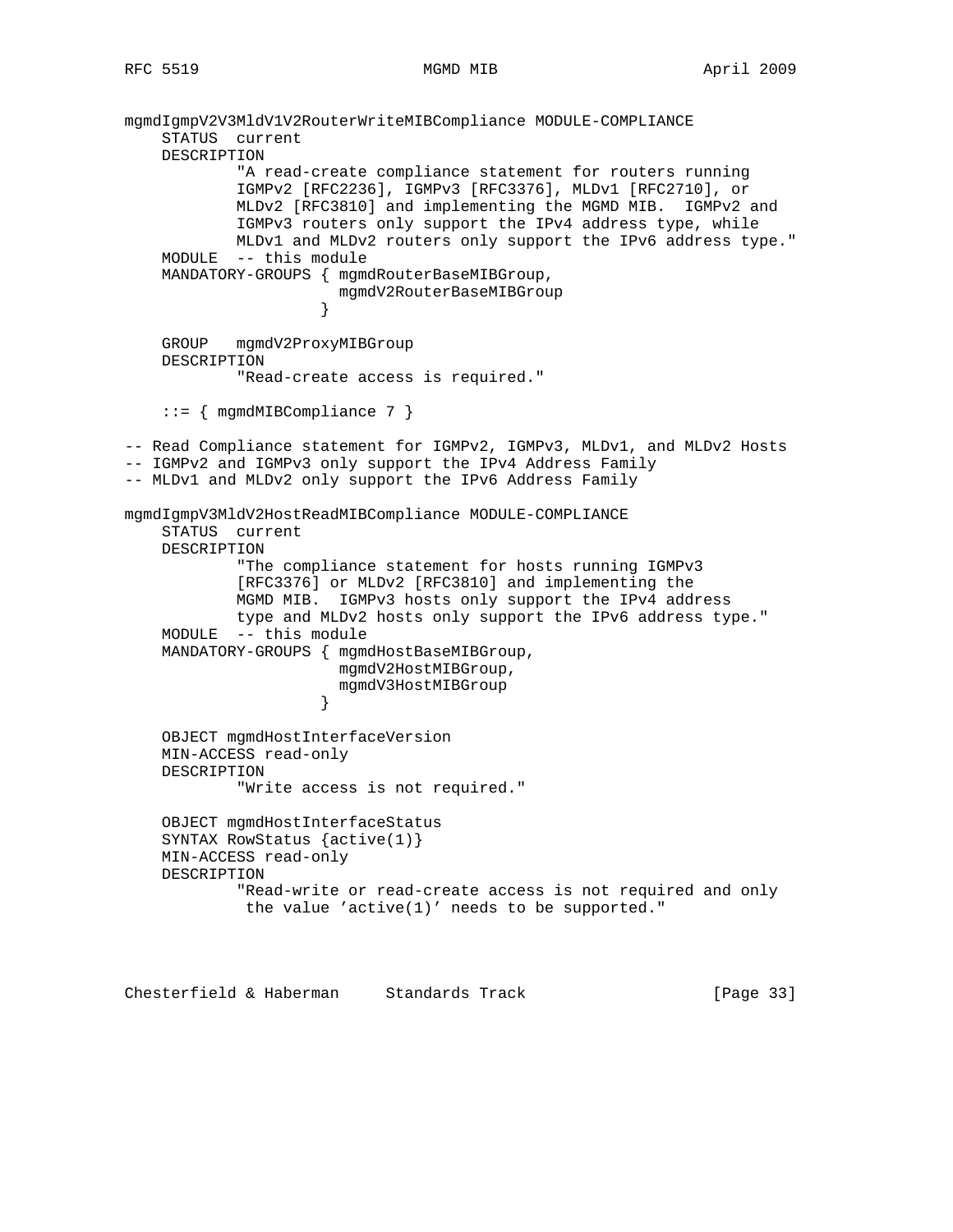OBJECT mgmdHostInterfaceVersion3Robustness MIN-ACCESS read-only DESCRIPTION "Write access is not required." GROUP mgmdHostExtendedMIBGroup DESCRIPTION "Supporting this group can be especially useful in an environment with a router that does not support the MGMD MIB." ::= { mgmdMIBCompliance 8 } -- Write Compliance statement for IGMPv2, IGMPv3, MLDv1, and MLDv2 Hosts -- IGMPv2 and IGMPv3 only support the IPv4 Address Family -- MLDv1 and MLDv2 only support the IPv6 Address Family mgmdIgmpV3MldV2HostWriteMIBCompliance MODULE-COMPLIANCE STATUS current DESCRIPTION "The compliance statement for hosts running IGMPv3 [RFC3376] or MLDv2 [RFC3810] and implementing the MGMD MIB. IGMPv3 hosts only support the IPv4 address type and MLDv2 hosts only support the IPv6 address type." MODULE -- this module MANDATORY-GROUPS { mgmdHostBaseMIBGroup, mgmdV2HostMIBGroup, mgmdV3HostMIBGroup } GROUP mgmdHostExtendedMIBGroup DESCRIPTION "Supporting this group can be especially useful in an environment with a router that does not support the MGMD MIB." ::= { mgmdMIBCompliance 9 } -- Read Compliance statement for IGMPv2, IGMPv3, MLDv1, and MLDv2 -- Routers -- IGMPv2 and IGMPv3 only support the IPv4 Address Family -- MLDv1 and MLDv2 only support the IPv6 Address Family mgmdIgmpV3MldV2RouterReadMIBCompliance MODULE-COMPLIANCE STATUS current

Chesterfield & Haberman Standards Track [Page 34]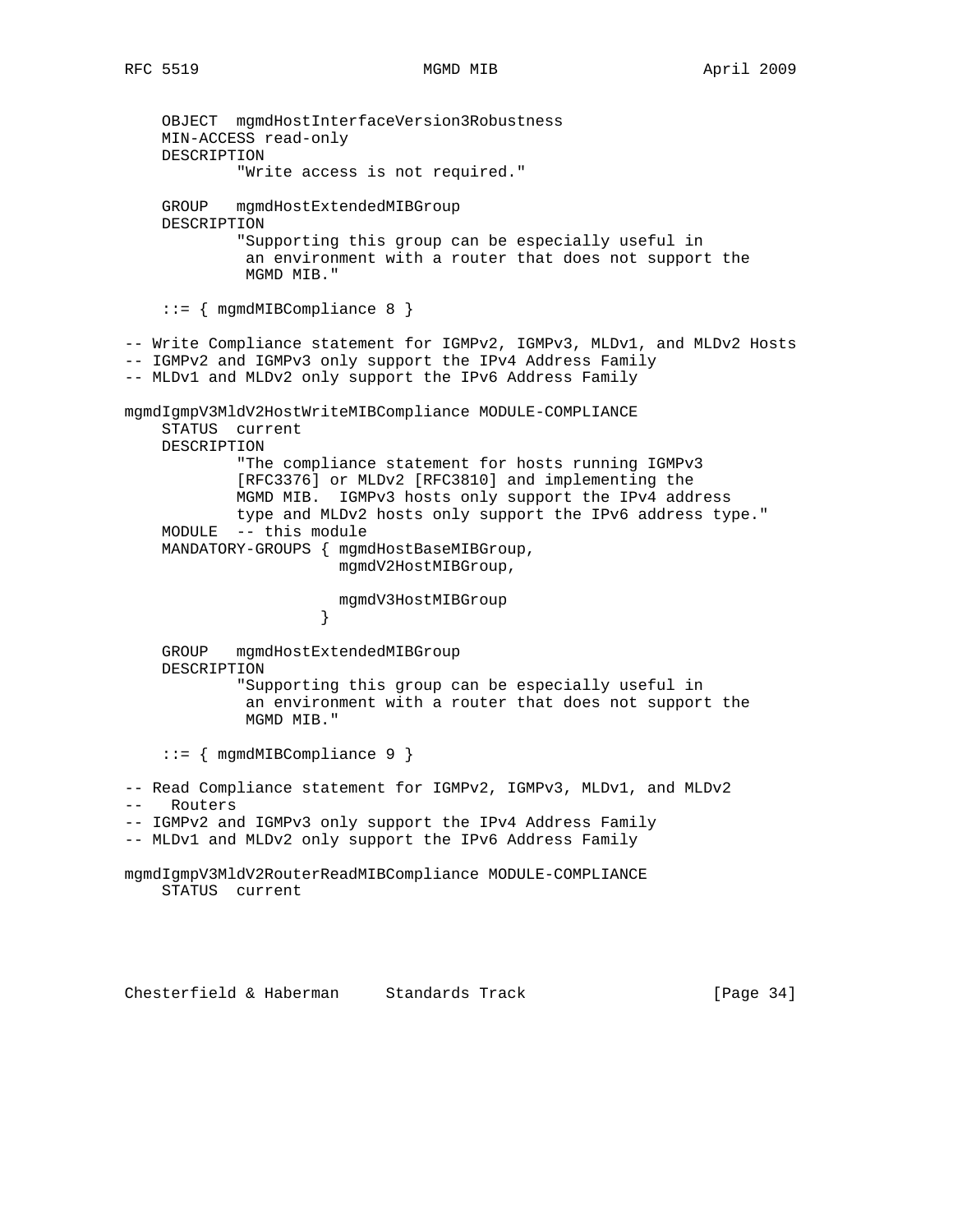RFC 5519 MGMD MIB April 2009

 DESCRIPTION "A read-only compliance statement for routers running IGMPv3 [RFC3376] or MLDv2 [RFC3810] and implementing the MGMD MIB. IGMPv3 routers only support the IPv4 address type and MLDv2 routers only support the IPv6 address type." MODULE -- this module MANDATORY-GROUPS { mgmdRouterBaseMIBGroup, mgmdV2RouterBaseMIBGroup, mgmdV3RouterMIBGroup } OBJECT mgmdRouterInterfaceLastMemberQueryInterval MIN-ACCESS read-only DESCRIPTION "Write access is not required." OBJECT mgmdRouterInterfaceRobustness MIN-ACCESS read-only DESCRIPTION "Write access is not required." OBJECT mgmdRouterInterfaceQueryMaxResponseTime MIN-ACCESS read-only DESCRIPTION "Write access is not required." OBJECT mgmdRouterInterfaceVersion MIN-ACCESS read-only DESCRIPTION "Write access is not required." OBJECT mgmdRouterInterfaceStatus SYNTAX RowStatus {active(1)} MIN-ACCESS read-only DESCRIPTION "Read-write or read-create access is not required and only the value 'active(1)' needs to be supported." OBJECT mgmdRouterInterfaceQueryInterval MIN-ACCESS read-only DESCRIPTION "Write access is not required." GROUP mgmdV2ProxyMIBGroup DESCRIPTION "Write access is not required."

Chesterfield & Haberman Standards Track [Page 35]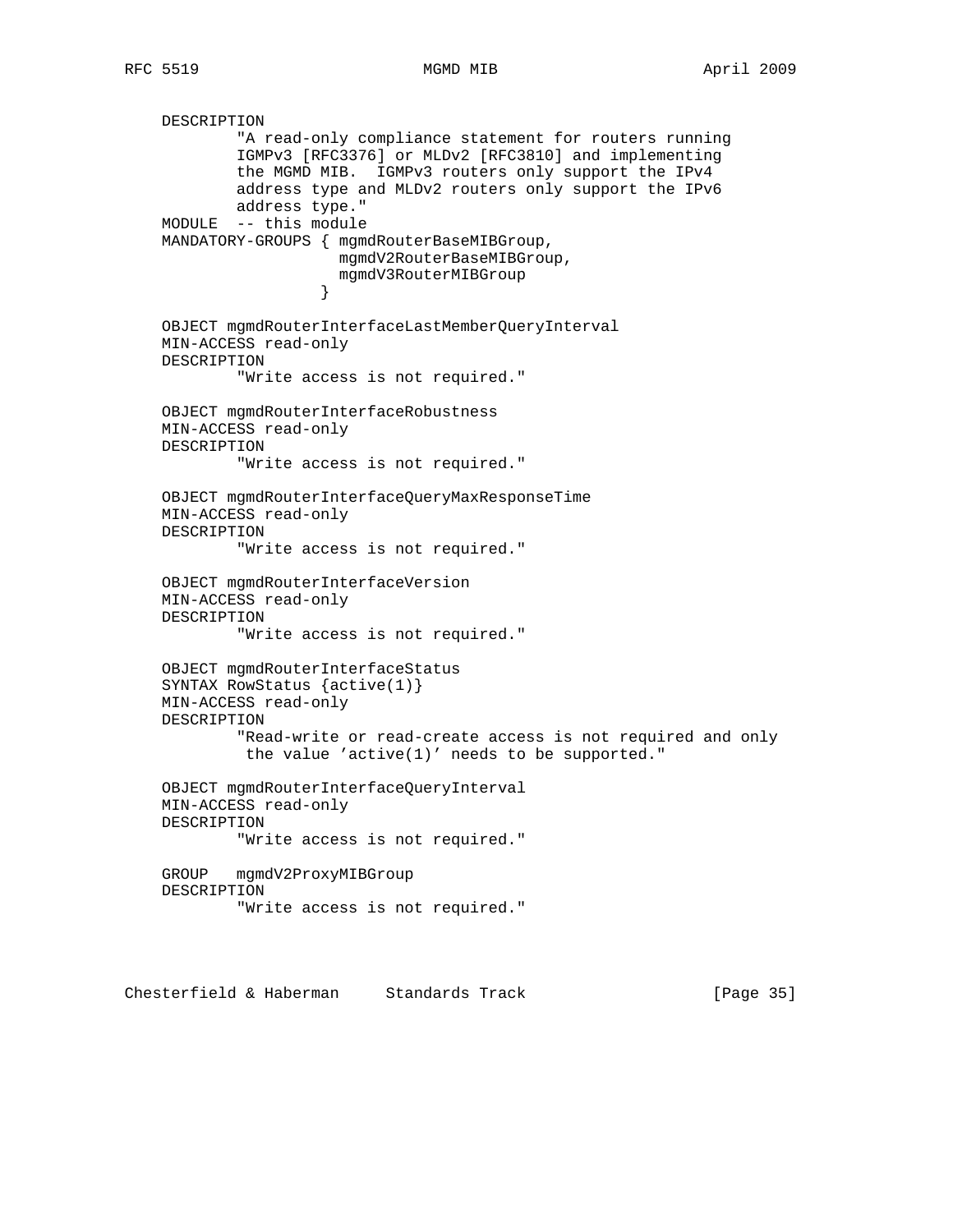```
 ::= { mgmdMIBCompliance 10 }
-- units of conformance
mgmdHostBaseMIBGroup OBJECT-GROUP
     OBJECTS { mgmdHostInterfaceStatus,
               mgmdHostInterfaceVersion
 }
     STATUS current
     DESCRIPTION
             "The basic collection of objects providing management of
             MGMD version 1, 2, or 3 for hosts."
    ::= { mgmdMIBGroups 1 { }mgmdRouterBaseMIBGroup OBJECT-GROUP
     OBJECTS { mgmdRouterInterfaceStatus,
               mgmdRouterInterfaceQueryInterval,
               mgmdRouterCacheUpTime, mgmdRouterCacheExpiryTime,
               mgmdRouterInterfaceVersion,
               mgmdRouterInterfaceJoins, mgmdRouterInterfaceGroups,
               mgmdRouterCacheLastReporter,
               mgmdRouterInterfaceQuerierUpTime,
               mgmdRouterInterfaceQuerierExpiryTime,
               mgmdRouterInterfaceQuerier,
            mgmdInverseRouterCacheAddress<br>}
 }
     STATUS current
     DESCRIPTION
             "The basic collection of objects providing management of
             MGMD version 1, 2, or 3 for routers."
    ::= { mgmdMIBGroups 2 }
mgmdV2HostMIBGroup OBJECT-GROUP
     OBJECTS { mgmdHostInterfaceVersion1QuerierTimer
 }
     STATUS current
     DESCRIPTION
             "A collection of additional read-only objects for management
             of IGMP version 2 in hosts for MGMD version 2 compliance."
     ::= { mgmdMIBGroups 3 }
mgmdHostExtendedMIBGroup OBJECT-GROUP
     OBJECTS { mgmdHostCacheLastReporter, mgmdHostCacheUpTime,
               mgmdHostInterfaceQuerier, mgmdInverseHostCacheAddress }
     STATUS current
```
Chesterfield & Haberman Standards Track [Page 36]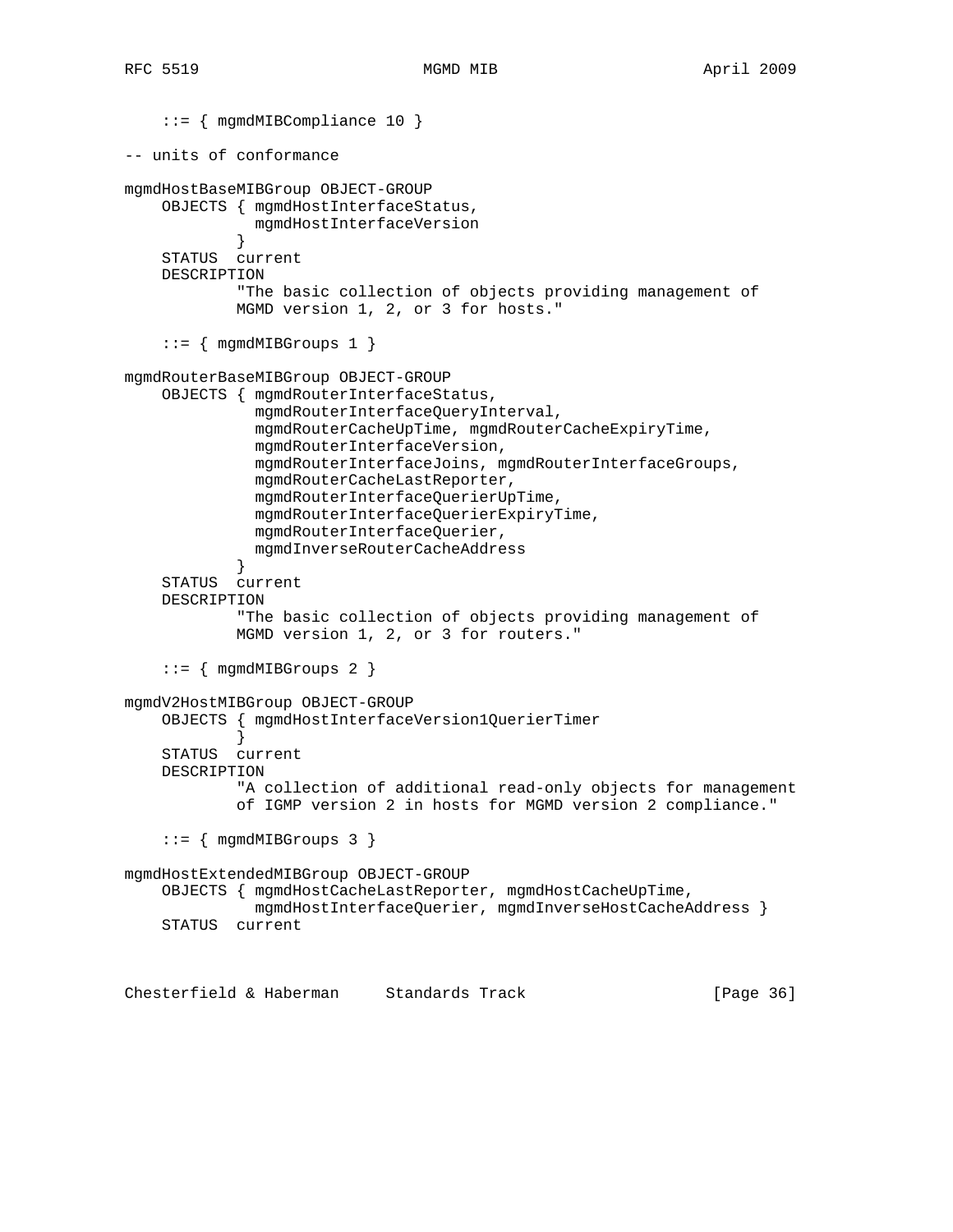```
 DESCRIPTION
            "A collection of optional objects for MGMD hosts."
    ::= { mqmdMIBGroups 4 }
mgmdV2RouterBaseMIBGroup OBJECT-GROUP
     OBJECTS { mgmdRouterInterfaceWrongVersionQueries,
               mgmdRouterInterfaceLastMemberQueryCount,
               mgmdRouterInterfaceStartupQueryCount,
               mgmdRouterInterfaceStartupQueryInterval,
               mgmdRouterCacheVersion1HostTimer,
               mgmdRouterInterfaceQueryMaxResponseTime,
               mgmdRouterInterfaceRobustness,
               mgmdRouterInterfaceLastMemberQueryInterval
 }
     STATUS current
    DESCRIPTION
             "A collection of additional read-only objects for
             management of MGMD version 2 in routers."
    ::= { mgmdMIBGroups 5 }
mgmdV2ProxyMIBGroup OBJECT-GROUP
     OBJECTS { mgmdRouterInterfaceProxyIfIndex }
     STATUS current
    DESCRIPTION
             "A collection of additional read-create objects for
             management of MGMD proxy devices."
    ::= { mgmdMIBGroups 6 }
mgmdV3HostMIBGroup OBJECT-GROUP
     OBJECTS { mgmdHostInterfaceVersion2QuerierTimer,
               mgmdHostCacheSourceFilterMode,
               mgmdHostInterfaceVersion3Robustness,
               mgmdHostSrcListExpire
 }
     STATUS current
     DESCRIPTION
             "A collection of additional objects for
             management of MGMD version 3 in hosts."
     ::= { mgmdMIBGroups 7 }
mgmdV3RouterMIBGroup OBJECT-GROUP
     OBJECTS { mgmdRouterCacheSourceFilterMode,
               mgmdRouterCacheVersion2HostTimer,
               mgmdRouterCacheExcludeModeExpiryTimer,
```
Chesterfield & Haberman Standards Track [Page 37]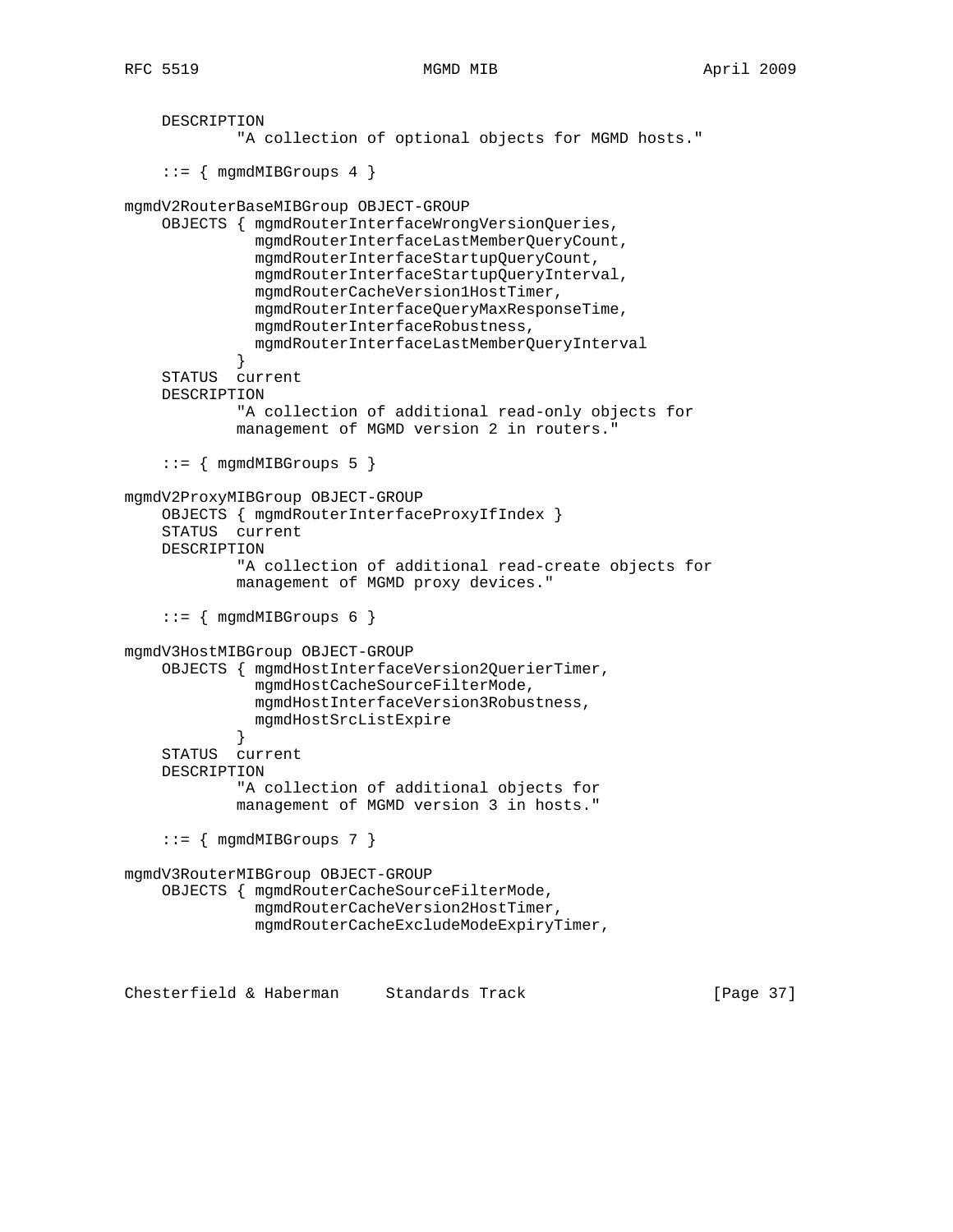mgmdRouterSrcListExpire } STATUS current DESCRIPTION "A collection of additional read-only objects for management of MGMD version 3 in routers."

 $::=$  { mgmdMIBGroups 8 }

END

6. Security Considerations

 There are a number of management objects defined in this MIB module with a MAX-ACCESS clause of read-write and/or read-create. Such objects may be considered sensitive or vulnerable in some network environments. The support for SET operations in a non-secure environment without proper protection can have a negative effect on network operations. These are the tables and objects and their sensitivity/vulnerability:

- o The mgmdRouterInterfaceTable provides read-create access to 2 values: the mgmdRouterInterfaceStatus and the mgmdRouterInterfaceQueryInterval. The mgmdRouterInterfaceStatus presents a remote user with the ability to enable or disable multicast support on a given router interface, and therefore presents a significant denial-of-service vulnerability. The mgmdRouterInterfaceQueryInterval controls the frequency with which host-query packets are sent, providing less of a vulnerability, but still requiring secure access control.
- o The mgmdRouterCacheTable also provides access to read-create objects. The mgmdRouterInterfaceVersion controls the protocol conformance of an interface, and is therefore a potential denial of-service vulnerability. The mgmdRouterInterfaceQueryMaxResponseTime, the mgmdRouterInterfaceRobustness, and the mgmdRouterInterfaceLastMemberQueryInterval are all tuning parameters to control the characteristic of the host-query packets. Compromise of these objects can potentially be disruptive to local multicast communication.
- o The mgmdHostInterfaceTable provides a read-create object, the mgmdHostInterfaceVersion3Robustness, which controls the robustness of the interface to packet loss. Disabling robustness in the face of packet loss could cause denial of service to hosts; however, in general this presents a low risk.

Chesterfield & Haberman Standards Track [Page 38]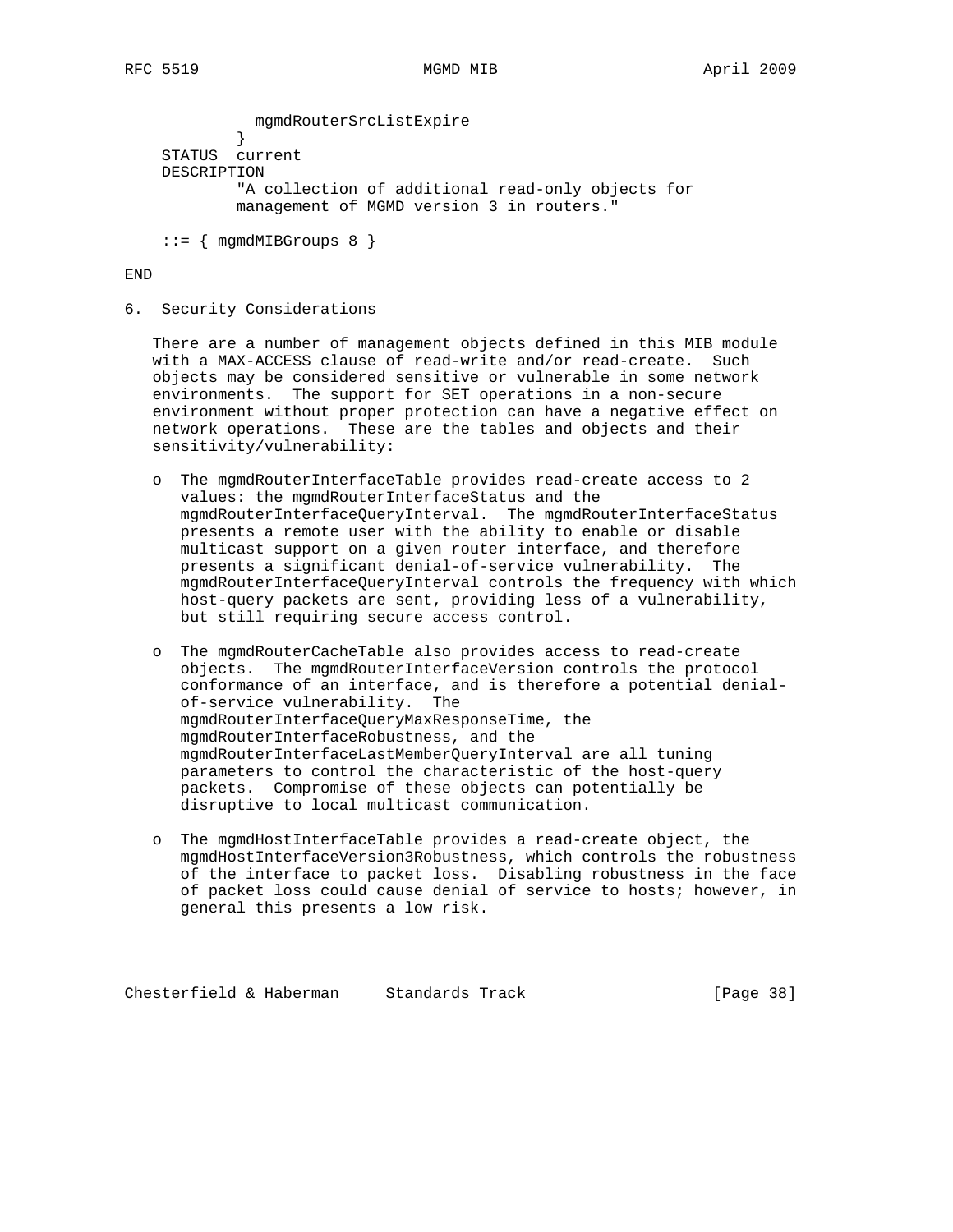SNMP versions prior to SNMPv3 did not include adequate security. Even if the network itself is secure (for example by using IPsec), even then, there is no control as to who on the secure network is allowed to access and GET/SET (read/change/create/delete) the objects in this MIB module.

 It is RECOMMENDED that implementers consider the security features as provided by the SNMPv3 framework (see [RFC3410], section 8), including full support for the SNMPv3 cryptographic mechanisms (for authentication and privacy).

 Further, deployment of SNMP versions prior to SNMPv3 is NOT RECOMMENDED. Instead, it is RECOMMENDED to deploy SNMPv3 and to enable cryptographic security. It is then a customer/operator responsibility to ensure that the SNMP entity giving access to an instance of this MIB module is properly configured to give access to the objects only to those principals (users) that have legitimate rights to indeed GET or SET (change/create/delete) them.

7. IANA Considerations

 This MIB introduces a new term to refer to two existing multicast protocols: Multicast Group Membership Discovery. It encompasses both the IPv4 Multicast discovery protocol, IGMP, and the IPv6 Multicast discovery protocol, MLD, as defined in RFCs 2933 [RFC2933] and 3019 [RFC3019], respectively.

 The MIB module in this document uses the following IANA-assigned OBJECT IDENTIFIER value recorded in the SMI Numbers registry:

| Descriptor | OBJECT IDENTIFIER value |
|------------|-------------------------|
|            |                         |
| mgmdStdMIB | $\{$ mib-2 185 a        |

8. Contributors

 The authors of RFC 2933 [RFC2933] and RFC 3019 [RFC3019] from which this document is derived are:

 Keith McCloghrie Dino Farinacci Dave Thaler Brian Haberman Randy Worzella

Chesterfield & Haberman Standards Track [Page 39]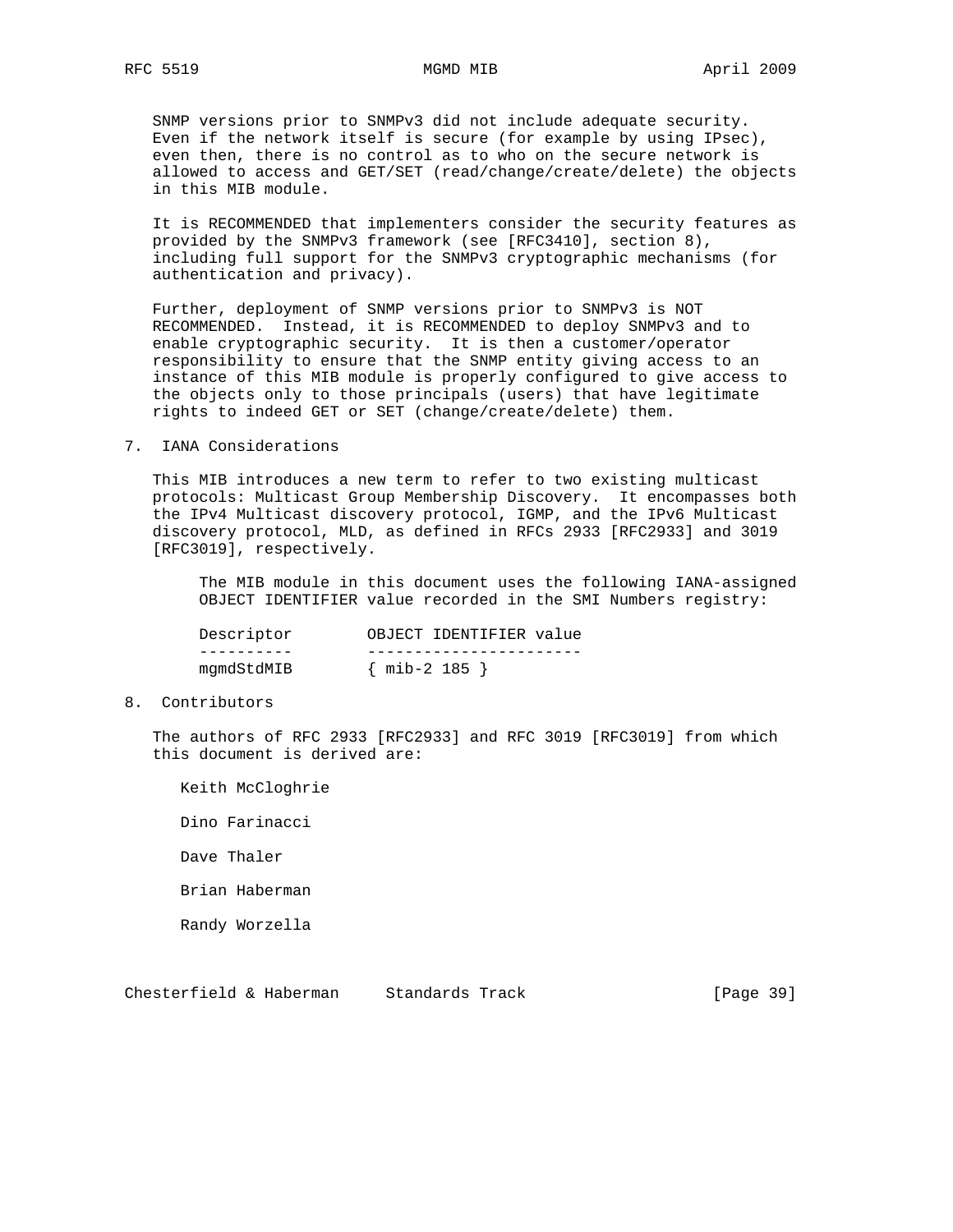9. Acknowledgements

 Special thanks to James Lingard, Bill Fenner, and Dave Thaler for detailed comments on the MIB.

 Bert Wijnen deserves special recognition for his exhaustive reviews and constructive feedback on SNMP and SMI issues related to this MIB.

- 10. References
- 10.1. Normative References
	- [RFC1112] Deering, S., "Host extensions for IP multicasting", STD 5, RFC 1112, August 1989.
	- [RFC2119] Bradner, S., "Key words for use in RFCs to Indicate Requirement Levels", BCP 14, RFC 2119, March 1997.
	- [RFC2236] Fenner, W., "Internet Group Management Protocol, Version 2", RFC 2236, November 1997.
	- [RFC2578] McCloghrie, K., Ed., Perkins, D., Ed., and J. Schoenwaelder, Ed., "Structure of Management Information Version 2 (SMIv2)", STD 58, RFC 2578, April 1999.
	- [RFC2579] McCloghrie, K., Ed., Perkins, D., Ed., and J. Schoenwaelder, Ed., "Textual Conventions for SMIv2", STD 58, RFC 2579, April 1999.
	- [RFC2580] McCloghrie, K., Perkins, D., and J. Schoenwaelder, "Conformance Statements for SMIv2", STD 58, RFC 2580, April 1999.
	- [RFC2710] Deering, S., Fenner, W., and B. Haberman, "Multicast Listener Discovery (MLD) for IPv6", RFC 2710, October 1999.
	- [RFC2863] McCloghrie, K. and F. Kastenholz, "The Interfaces Group MIB", RFC 2863, June 2000.
	- [RFC3376] Cain, B., Deering, S., Kouvelas, I., Fenner, B., and A. Thyagarajan, "Internet Group Management Protocol, Version 3", RFC 3376, October 2002.
	- [RFC3810] Vida, R. and L. Costa, "Multicast Listener Discovery Version 2 (MLDv2) for IPv6", RFC 3810, June 2004.

Chesterfield & Haberman Standards Track [Page 40]